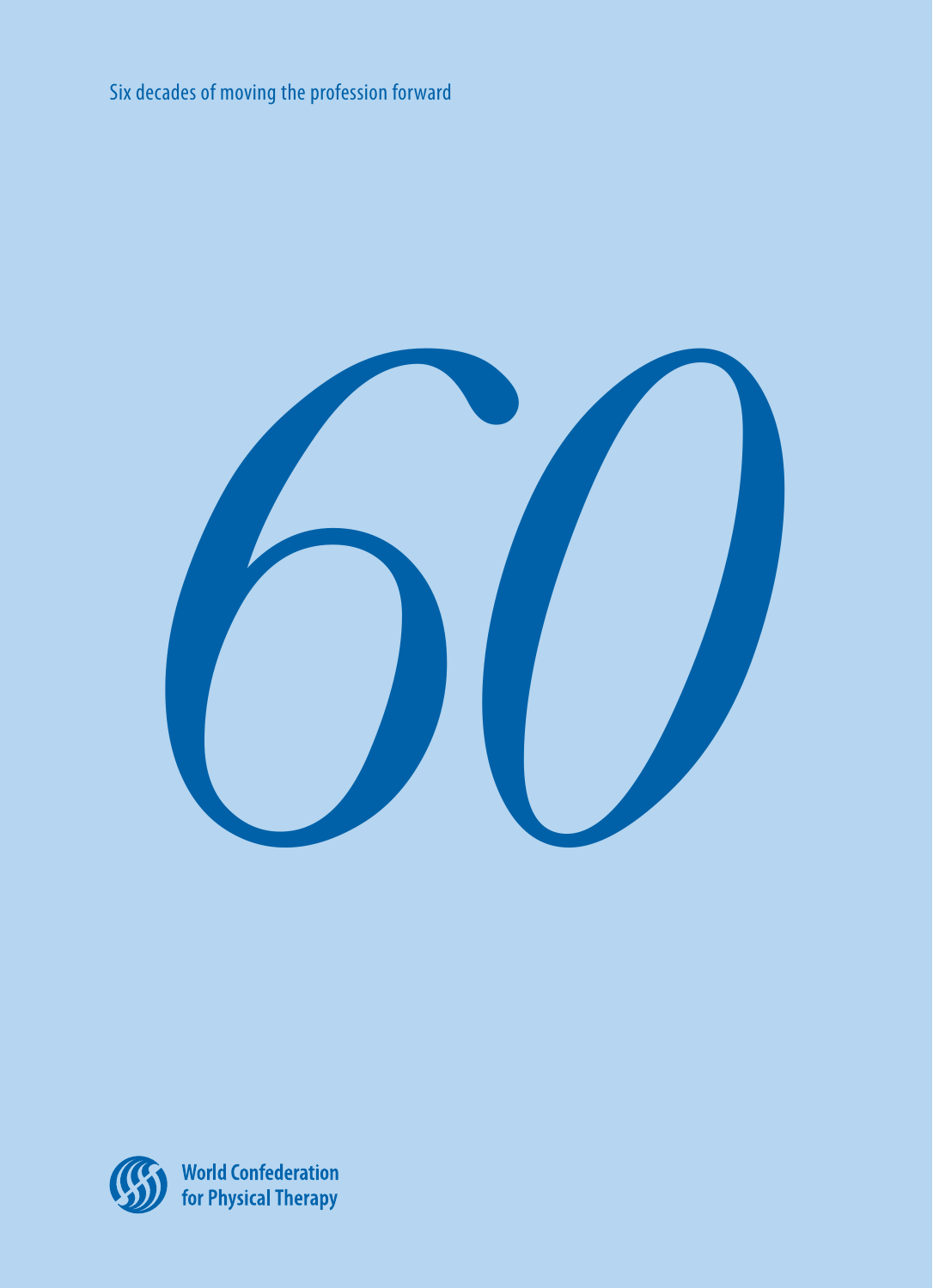" The World Health Organization congratulates WCPT on its 60th anniversary, and applauds the continuing and productive partnership between our two organisations. WHO is committed to promoting access to and quality of rehabilitation services worldwide, and recognises the important contribution WCPT has made to advancing global health, improving individual functioning and promoting physical therapy."

Etienne Krug, Director of the Department for Violence and Injury Prevention and Disability, WHO

Contents Part 1: Achievement in the past four years 4 Part 2: Achievement in the past 60 years 16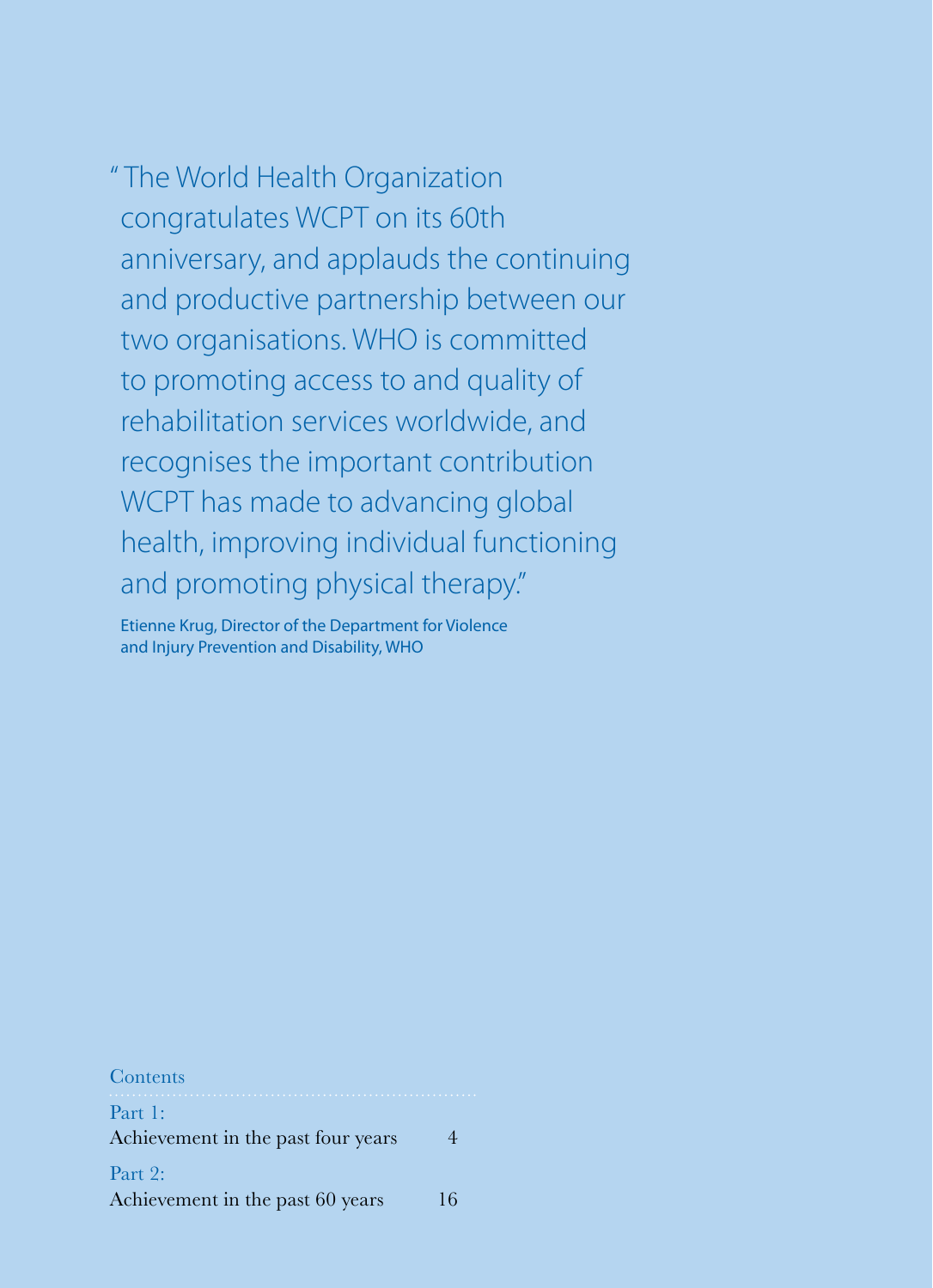# **Introduction from the President**

onsidering our achievements over the past four years is encouraging. Looking back at our achievements over 60 years is astonishing. This publication does both, and as the current President of WCPT, I'm proud to be able to feel part of the history of the first and only global body representing all physical therapists.

Sixty years ago, WCPT started with 11 member organisations. Now it has over 100. It started communicating by letter and telephone calls. Now it networks on a daily basis and has one of the most informative and accessible websites of any health organisation in the world. Sixty years ago, the profession's fight for global recognition was just beginning. Now it has been welcomed as an equal partner with the global organisations representing physicians, dentists, pharmacists and nurses through the World Health Professions Alliance. **C**<br>Now it n

One has to be careful not to be too complacent about progress. The profession is still struggling for recognition in too many parts of the world. And the battles that some physical therapists have to fight to get even the most basic of care to their patients and clients still disturb me. However, I have found it immensely encouraging in the past four years that increasing numbers of physical therapy organisations have been able to take the policies, guidelines and resources that WCPT has produced to governments and influential figures, and achieve real change. Recently, various member organisations – those in Singapore, Malaysia, Taiwan, Bermuda and Israel all spring to mind – have invited WCPT to support their efforts to improve the profession's standing. What we've said, and the WCPT documents we've been able to provide in support of our case, has resulted in some dramatic changes in attitude from policy makers.

There is still an immense amount to do, and a good deal to put right. For all the growing global influence of the profession, it is still a matter of considerable frustration to me that widely used global definitions of physical therapy are outdated and underplay the professional status of physical therapy. Proposals to address global health needs and



"Sixty years ago, the profession's fight for global recognition was just beginning. Now it has been welcomed as an equal partner with the global organisations representing physicians, dentists, pharmacists and nurses."

Marilyn Moffat, President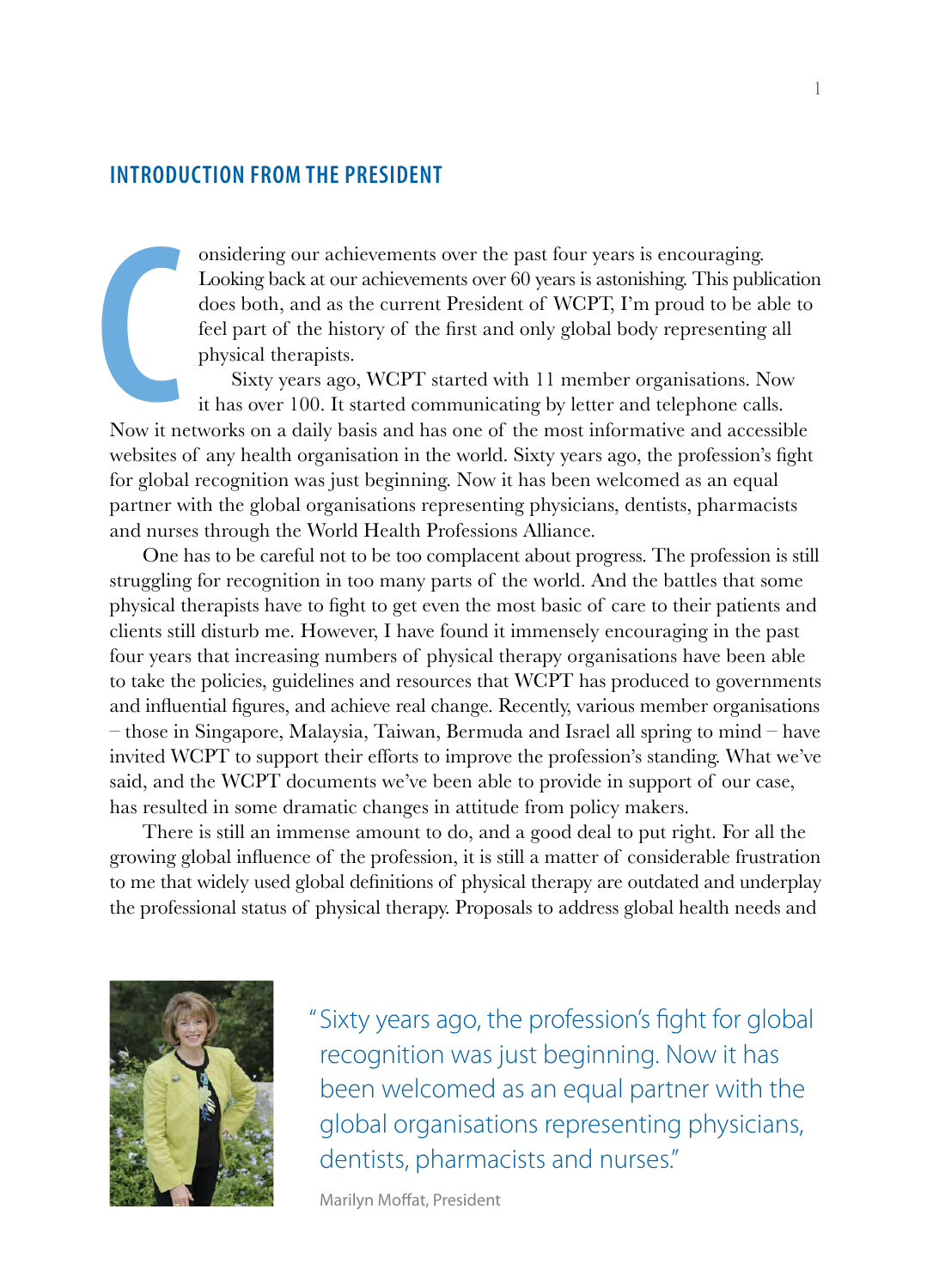shortages of health personnel in some countries continue to ignore the importance of strong, sustainable and qualified professionals as the foundation of quality services.

Physical therapists were not technicians when WCPT was founded, and they are certainly not now. At a time when the growing human and financial tolls of noncommunicable or lifestyle-related diseases such as obesity, cardiovascular disease, diabetes and chronic obstructive pulmonary disease are global concerns, there needs to be wider acknowledgement of the contribution that physical therapists can make, and are making, to keeping populations healthy and reducing health costs.

As WCPT President, I've visited countries with very small numbers of physical therapists and those with many thousands. Wherever I've gone, I've seen the same commitment to making things better – whatever the location and whatever the resources available. WCPT has always shared that commitment, and always will, supporting and leading efforts to improve.

In my early days as a practitioner, I had the good fortune to know Mildred Elson – WCPT's first President. She was one of the profession's first great international leaders with the vision to see that there were benefits for all of us in bringing physical therapists around the world together, and obviously she had a great influence on me. In the 1950s there was a limit to what she, and her successors, could do. They made invaluable inroads into curriculum guidelines and ethical principles. But today, with WCPT having so many member organisations, and with technology allowing instantaneous communication with large numbers around the world, we can do, and are doing, so much more. The activity described in this publication testifies to that. I believe Mildred Elson would be proud.

Marityn Moltar

Marilyn Moffat WCPT President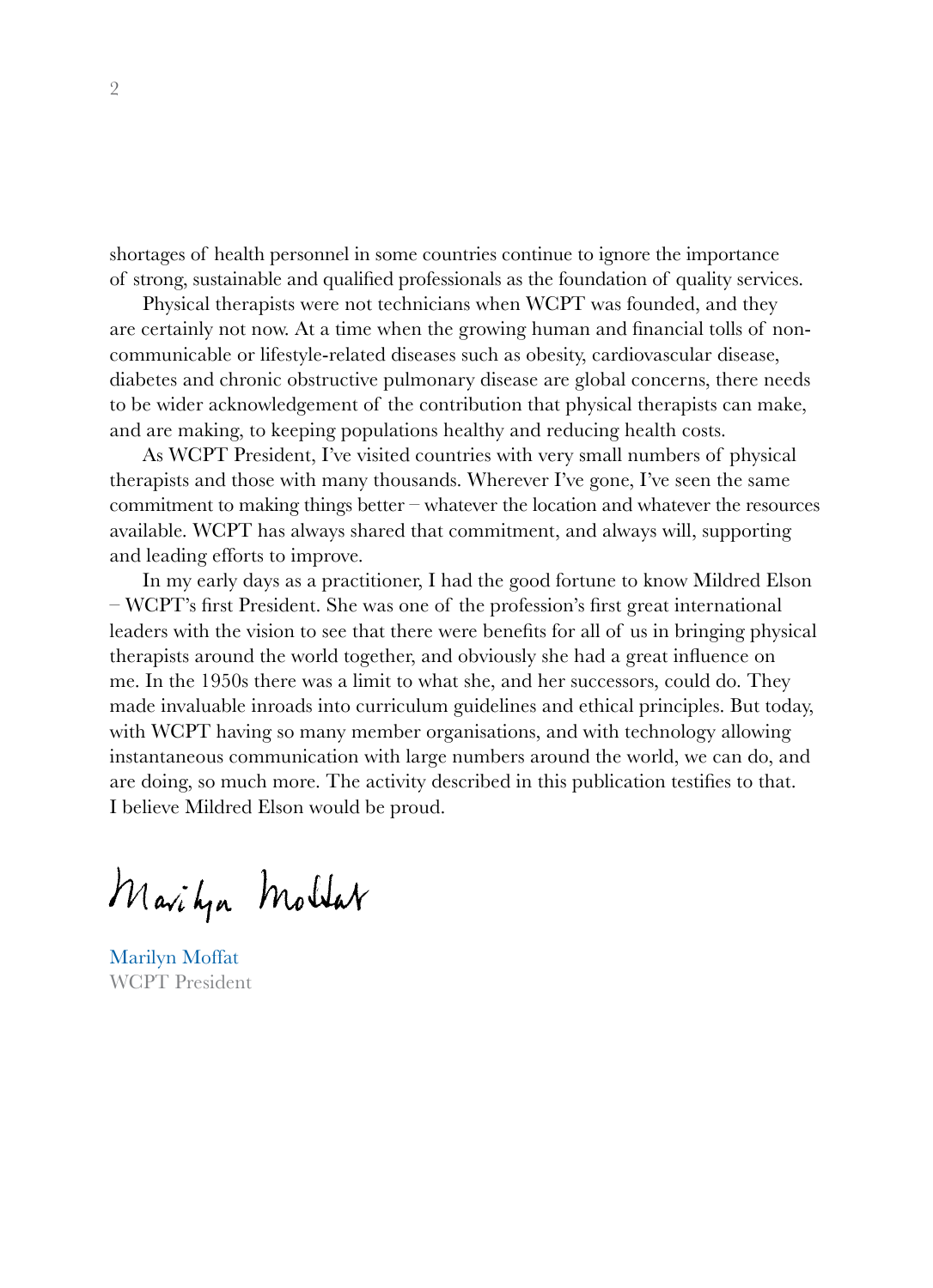# Part 1: *Achievement in the past four years*

" The new resources we have produced, the conferences and new alliances we have joined in, all allow us to work more effectively with and for member organisations, and chart a course for the future. But there's much more to be done"

Brenda Myers, WCPT Secretary General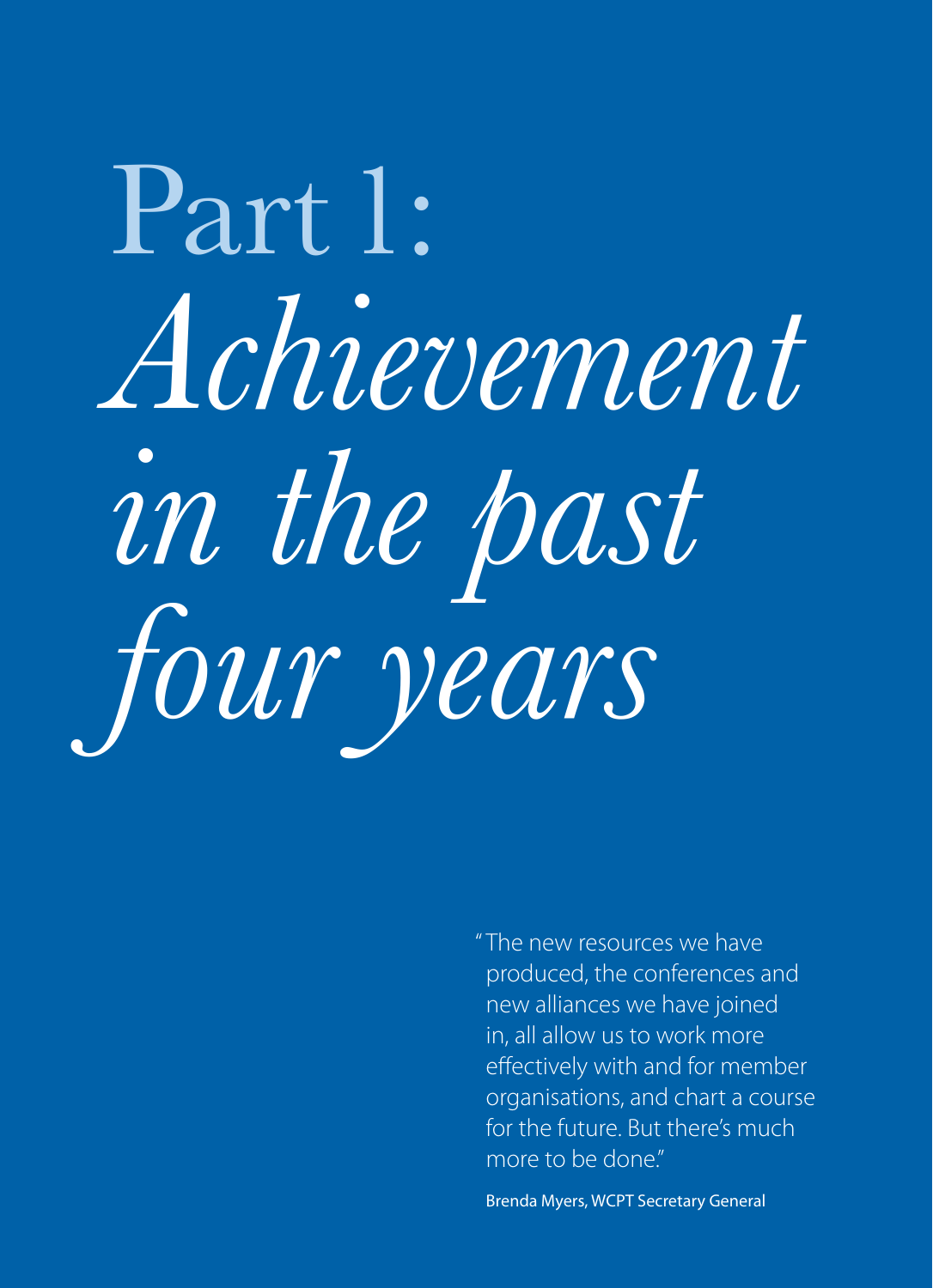n 2007, a new chapter in WCPT's history opened, when a successful world congress in Vancouver, Canada, along with a subscription fee increase approved at the General Meeting, created a firm financial footing on which the Confederation could build. With a host of calls to action from the General Meeting, and an ambitious strategic plan laid out by the new Executive Committee, this has been four years that has seen WCPT significantly step up its projects, communications and rate of document production.

As a confederation of member organisations, it is a fundamental tenet of WCPT that it does all it can to meet the needs of all its members, whether large or small, resource-rich or resource-poor. So financial investment, time and energy during those four years have been concentrated on projects that serve the global physical therapy community, not just one part of it. **I** 

Educational issues have been a priority, and WCPT has pushed forward on producing new resources on professional education and regulation that will serve the profession in driving up professional standards and care around the world. There has also been much activity to make WCPT the global communications hub for the profession, with new and reinvigorated online publications and a new WCPT website that provides a major information resource.

The world changes fast, and WCPT has always been determined to act on change. This has never been more true than in recent years, when global shifts in communications, workforce patterns and disease have required decisive action by all health professions and their representative bodies.

So over the past four years, WCPT has also responded to new concerns and global change: concerns about skill shortages in healthcare; changing patterns of professional migration; the changing job market in health care; the need for member organisations to engage members and raise awareness of WCPT; new technologies for communicating.

"We have achieved a great deal over the past four years," says WCPT Secretary General Brenda Myers. "The new resources we have produced, the conferences and new alliances we have joined in, all allow us to work more effectively with and for member organisations, and chart a course for the future."

"But there's much more to be done. For the future, we need to look more closely at how we can support member organisations as they try to implement the policies, guidelines and initiatives that WCPT is recommending."

## Addressing education issues

In 2007, the WCPT General Meeting approved a new "Guideline for physical therapist professional entry level education". In the years following, WCPT has also developed three new guidelines, on areas that complement this: accreditation, faculty qualifications and clinical education. The intent is to support efforts to maintain and raise standards of physical therapy education globally.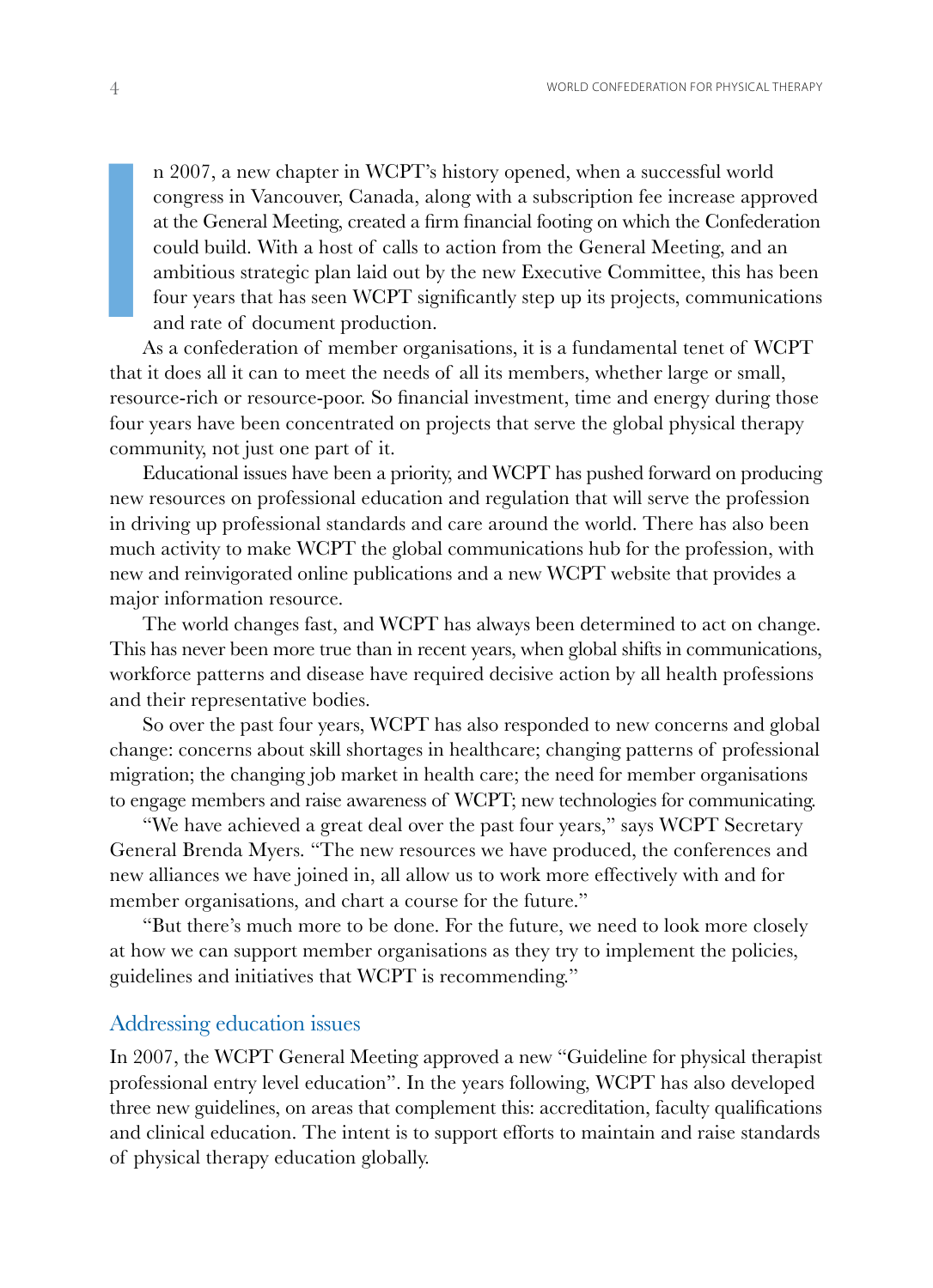

#### **Regional Chairs 2007-2011**

| <b>Esther Nkandu</b>          | Africa                     |
|-------------------------------|----------------------------|
| Savita Ravindra               | Asia Western<br>Pacific    |
| Antonio Lopes and Sarah Bazin | Europe                     |
| Stacy de Gale                 | North America<br>Caribbean |
| David Lopez Sanchez           | South America              |

#### **The Executive Committee 2007-2011**

| Marilyn Moffat                | President                         |
|-------------------------------|-----------------------------------|
| Zola Dantile                  | Vice President                    |
| Sylvia Kambalametore          | Africa Region                     |
| <b>Margot Skinner</b>         | Asia Western<br>Pacific Region    |
| <b>Emma Stokes</b>            | European Region                   |
| Sandra Thornhill              | North America<br>Caribbean Region |
| Mabel Yvonne Espinel Gonzalez | South America Region              |

#### **WCPT subgroups 2007-2011**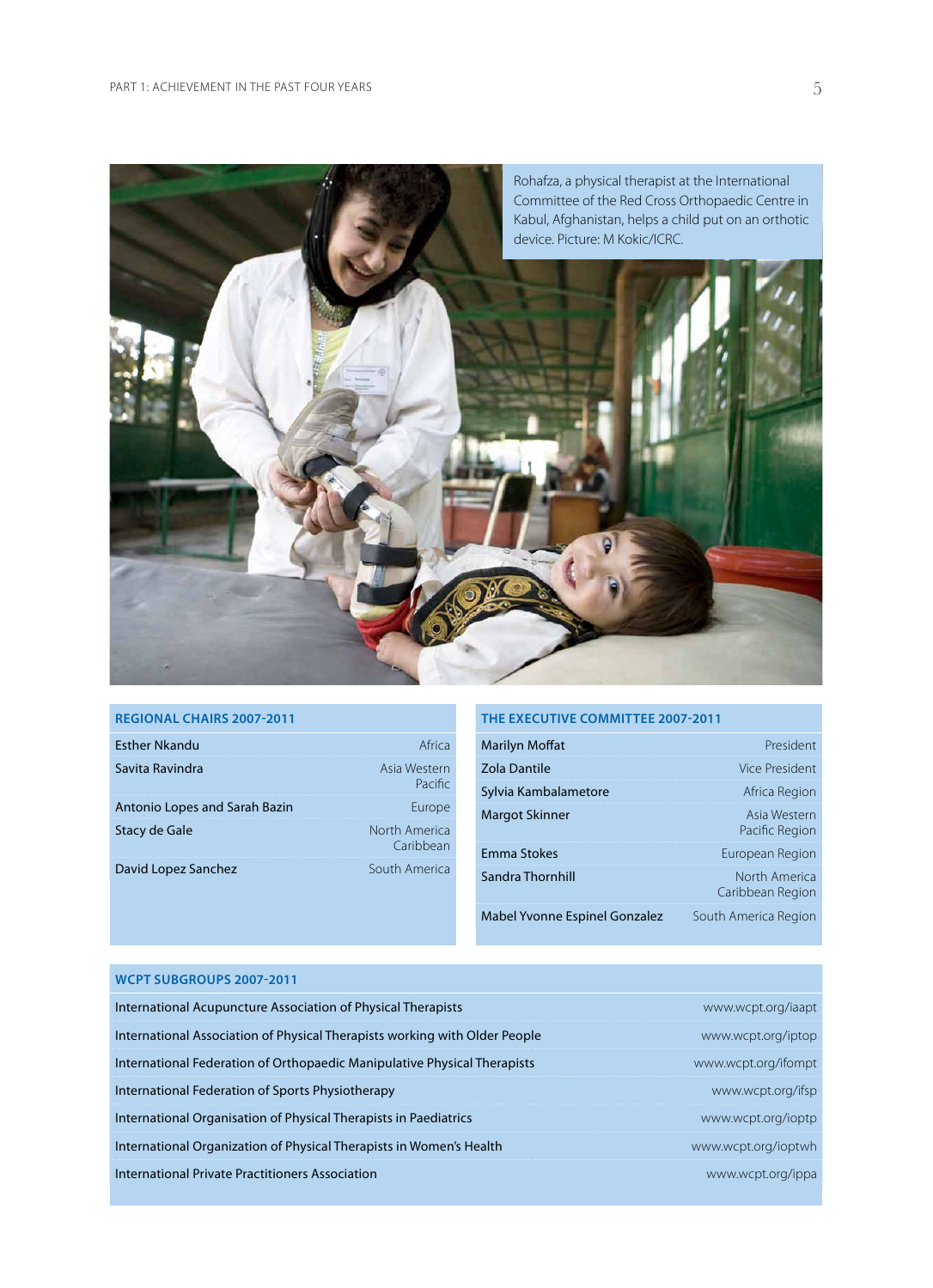The guidelines are: a guideline for a standard evaluation process for accreditation/ recognition of physical therapist professional entry-level education programmes; a guideline for qualifications of faculty for physical therapist professional entry level programmes; and a guideline for the clinical education component of physical therapist entry level education.

The guidelines are tools, rather than policy statements, and are aimed at member organisations wishing to develop and raise standards in their country, or start new programmes. They are also valuable to those countries where there is no physical therapy association, or no physical therapy education programme, and the profession is not represented in WCPT. They provide a means by which the profession can be built up according to internationally agreed standards and will play an important role in developing programmes and supporting the growth of the profession in under-served areas.

WCPT has also produced a new guideline for delivering quality continuing professional development for physical therapists.

All the new education guidelines are due to be presented to the 2011 General Meeting in Amsterdam.

## Forging new campaigning alliances

In May 2010, WCPT became a member of the World Health Professions Alliance (WHPA) – an alliance of the International Council of Nurses, the International Pharmaceutical Federation, the World Dental Federation and the World Medical Association. The WHPA represents more than 26 million health professionals worldwide.

"By joining a global voice for health professionals, WCPT is gaining more influence on campaigning issues, and has new opportunities to inform initiatives that could benefit millions of patients and service users," said WCPT President Marilyn Moffat.

As part of the WHPA, for example, WCPT has urged action to end the counterfeiting of medicines and other medical products. The alliance has also launched a campaign drawing attention to the growing burden of non communicable diseases, calling for a global action strategy to confront them. It has also launched a project on collaborative practice. More details are available at www.whpa.org.

WCPT joined with the American Physical Therapy Association and the Canadian Physiotherapy Association to organise an international policy summit on direct access and advanced scope of practice in physical therapy, held in Washington DC, the United States, in October 2009. Professional representatives from member organisations in 18 countries drew attention to research showing that patient self-referral to physical therapy results in better health outcomes, more timely care, higher patient satisfaction and lower costs.

WCPT undertook a survey of its member organisations to develop a global picture of physical therapy direct access and patient self-referral. The WCPT website now has resources to support self-referral, and a new policy statement will be considered at the 2011 General Meeting.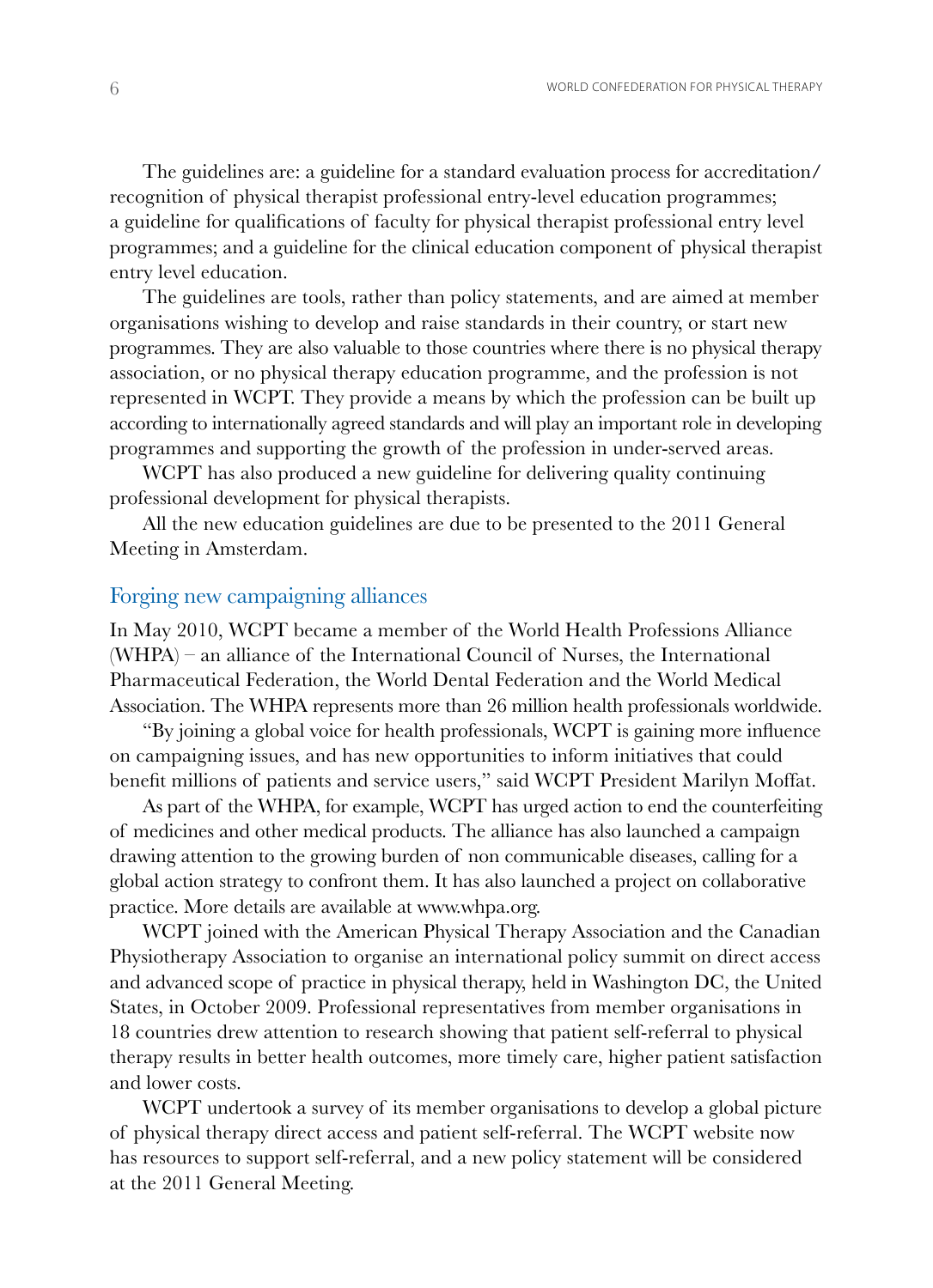### Addressing regulation issues

WCPT has been part of a global, interprofessional forum to explore the future of regulation in health care systems. With the World Health Professions Alliance, it jointly hosted both the first and the second World Conference on Health Professions Regulation held in Geneva in 2008 and 2010. The conferences brought together health professionals and government officials from around the world to discuss different models of health professional regulation, and the way that regulatory bodies best function. They highlighted the fact that regulation is essential to safe, high quality patient care.

Since 2007, the WCPT Executive Committee has been working towards a model practice act which will assist member organisations working towards professional regulation in their countries. This evolved into a new "Guideline for the development of a system of legislation/regulation/recognition, such as a Physical Therapy Practice Act", which was sent out for consultation in July 2009 and is due to be presented at the General Meeting in 2011, along with a new regulation policy statement.

## Forging new links between physical therapists

WCPT achieved a major landmark in 2007 when the number of member organisations broke 100. The total number of members after the General Meeting in Amsterdam is expected to exceed 105.

WCPT is building itself as the hub of an international communication network for this rapidly growing global community. These efforts, centring around the WCPT website and the internet, have taken off in the past four years.

It has been a priority for WCPT to develop its website as a means of providing resources to, and promoting communication among, physical therapists and their organisations. A complete restructuring and redesign of the website was completed in April 2009, making it more interactive, user-friendly and comprehensive. WCPT President Marilyn Moffat launched the new website at a reception in WCPT's London headquarters, applauding it for its clarity.

New publications have been integrated into this development of communications. WCPT has launched its monthly E-Update – an emailed news bulletin sent to all member organisations and others who have contact with WCPT. It has also launched a Congress Update, with news of the forthcoming event in Amsterdam.

The Confederation's newsletter, WCPT News, was relaunched in 2009 as an online publication, integrated into the pages of the new WCPT website and also available to download. As a result, WCPT News has become better-read than ever. There are also new opportunities to contribute and share experiences through discussion forums.

The impact of these changes is already obvious. The average number of page views per month went up from 23,000 in 2008 to 62,000 in 2010. The number of people wishing to receive WCPT News and E-Updates has risen from 5,000 in 2009 to 10,000 in 2011. WCPT's Facebook page has over 5,000 followers. The world of physical therapy has truly got talking.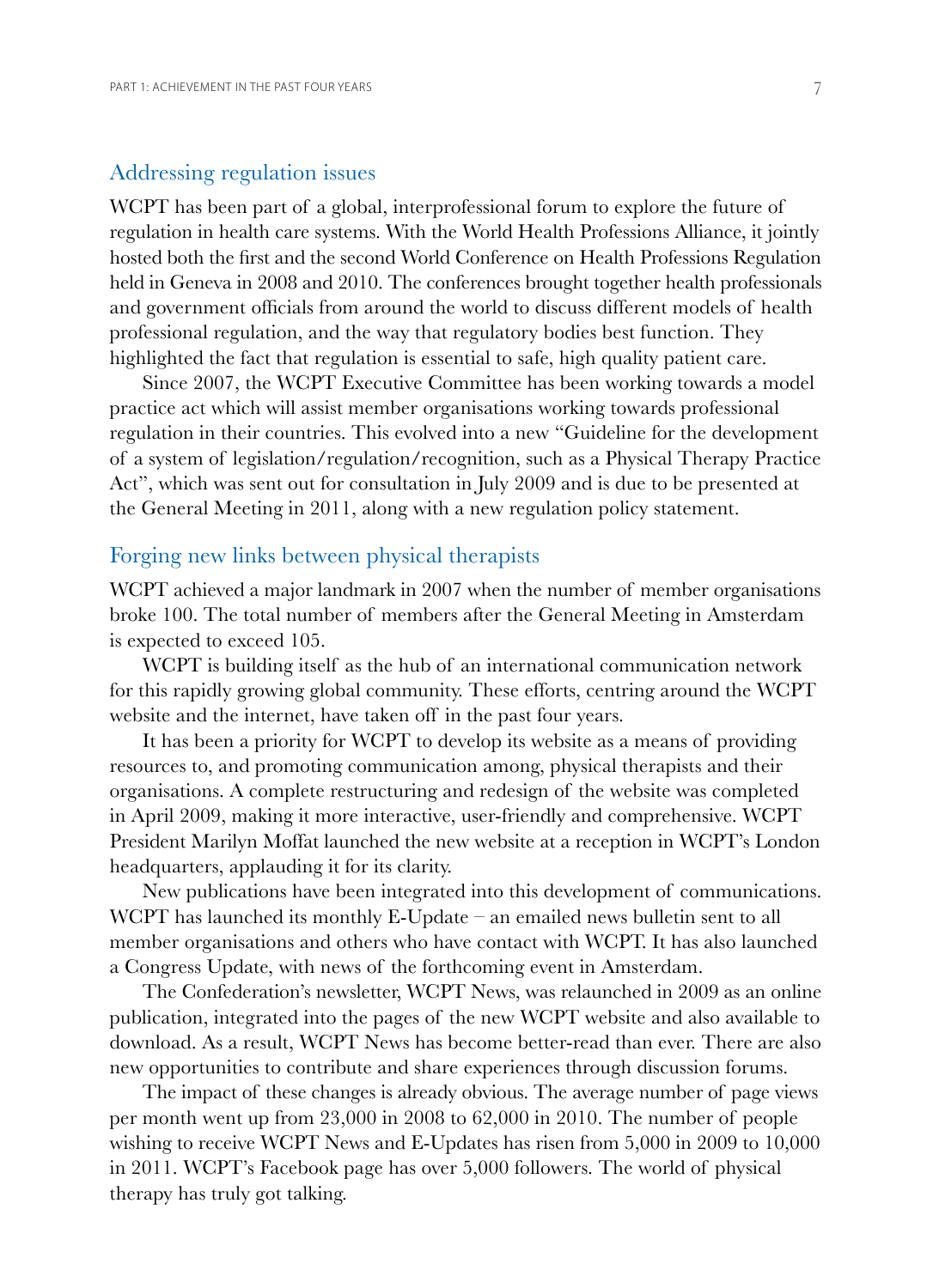



Top image: Physical therapy students at Masterskill College in Malaysia celebrating World Physical Therapy Day in 2009.

Left image: World PT Day events in Nepal in 2010 included demonstrations of how physical therapists could improve quality of life in older people.

Right image: Physical therapy students from India put on national dress and performed traditional dancing during the opening ceremony of WCPT's Asia Western Pacific Congress, held in Mumbai in January 2009.

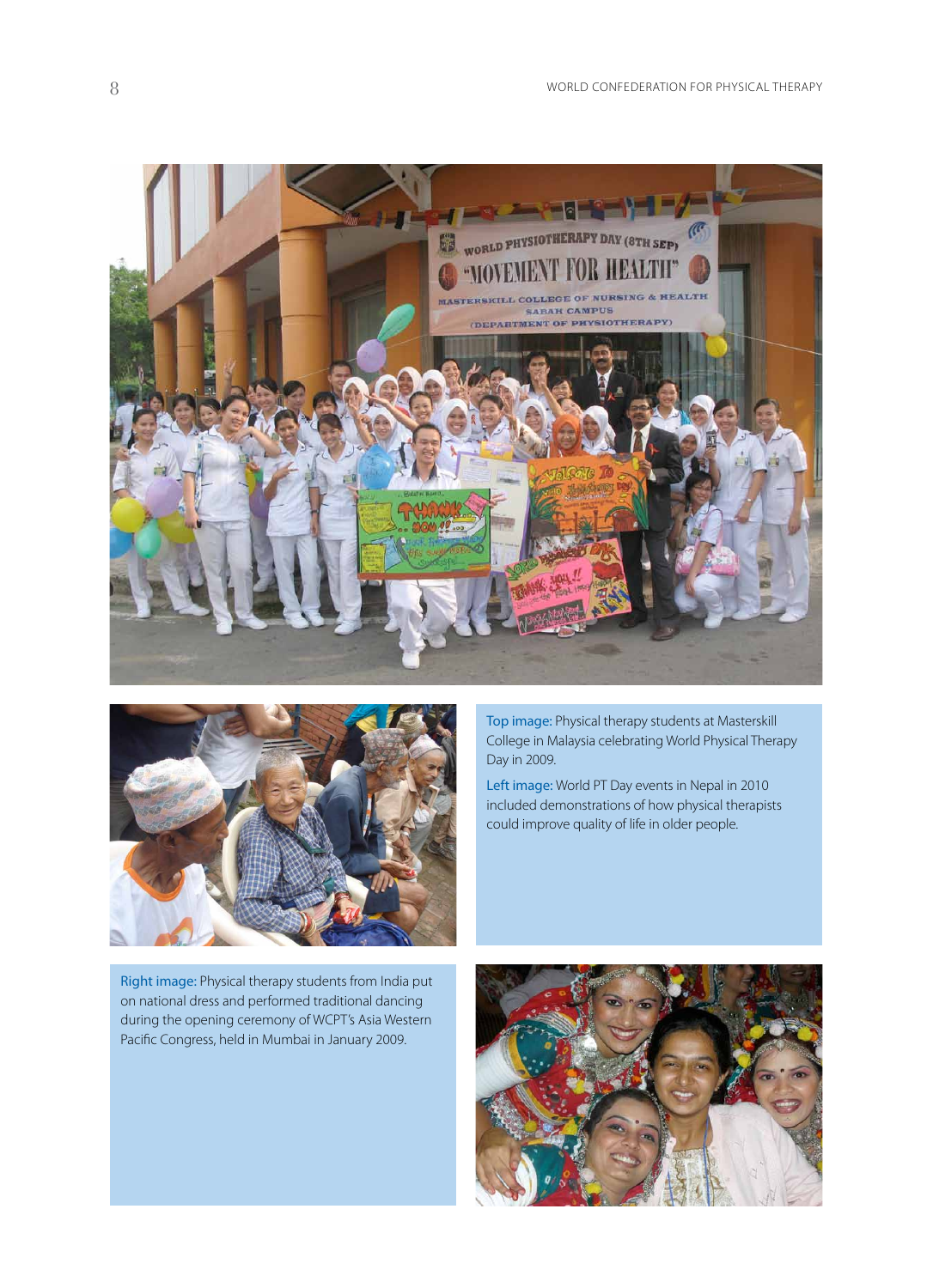# World PT Day: promoting physical therapy's role

Over the past four years, WCPT has made it a priority to call for increasing use to be made of physical therapy in the worldwide battle against obesity and non-communicable diseases such as heart disease, diabetes and hypertension. As a position statement passed at the 2007 General Meeting said: "As experts in movement and exercise... physical therapists are the ideal professionals to promote, guide, prescribe and manage exercise activities and efforts."

WCPT and its member organisations have made major efforts to raise awareness of the vital role of physical therapy in these fields. Their activities have centred around World Physical Therapy Day, held every year on 8th September. Since 2007, WCPT has helped member organisations raise the profile of the profession in their countries under the theme of "Movement for Health" by providing materials for World PT Day (originally established by WCPT in 1995). It wanted to galvanise activity afresh, particularly among those member organisations which did not already hold events to mark the solidarity of the physical therapy community.

Leaving scope for member organisations to concentrate on areas of physical therapy of their choosing, WCPT provided practical information on organising events and getting publicity, along with resource materials providing facts, quotations and research evidence on physical therapists' role in combating lifestyle-related diseases. It also provided ready-made articles, stickers, posters, logos and press releases for member organisations to use freely.

The results have been remarkable. In 2009, physical therapists in a third of WCPT's member organisations, representing tens of thousands of physical therapists, organised publicity or an event to mark the day. Using the material provided by WCPT to demonstrate the contribution that physical therapists can make to combat child obesity, cardiovascular disease, diabetes, age-related decline and HIV/AIDS, many aimed to put the profession on a firmer footing in their countries. Governments in some countries have made a commitment to change as a result of the campaigns. As WCPT President Marilyn Moffat said: "World Physical Therapy Day is an opportunity to say what we do, how we do it, why we do it, and why physical therapists are the movement, physical activity, and exercise experts."

You can read more about World Physical Therapy Day activities at http://www. wcpt.org/wptday.

WCPT has also been involved in promoting the professions, vital role in disease prevention through other channels. For example, the Confederation was represented at a World Health Organization meeting on preventing childhood obesity in Geneva in December 2009. This brought together health professionals, academics and government officials as a first step in developing recommendations on population-based strategies to prevent childhood obesity. WCPT representative Anders Raustorp from the Swedish Association of Registered Physiotherapists, emphasised at the meetings that physical activity, and not just diet, was a fundamental factor for weight control.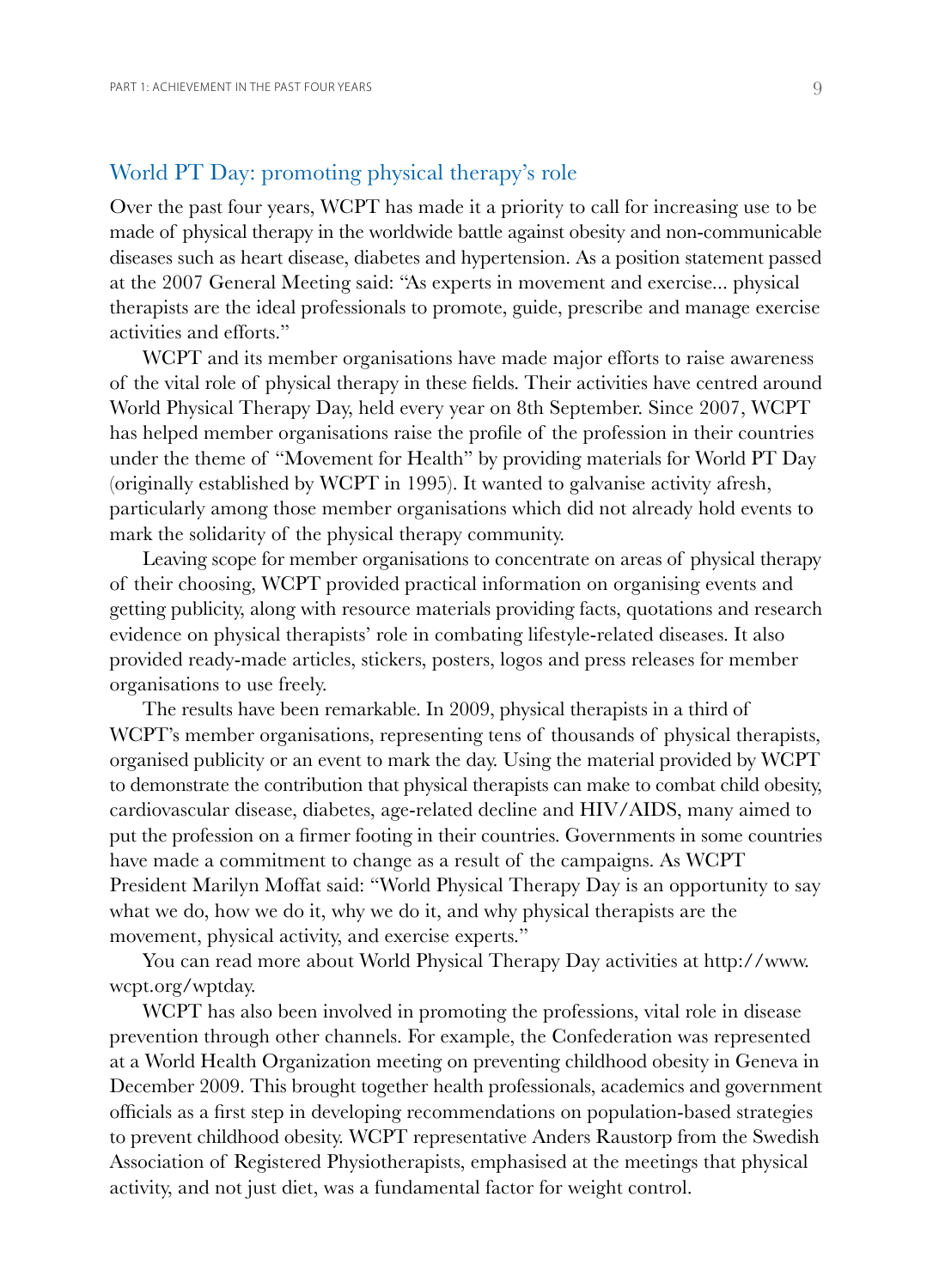#### Addressing workforce issues

WCPT joined with the International Council of Nurses, the International Hospital Federation, the International Pharmaceutical Federation, the World Dental Federation, the World Medical Association, the World Health Organisation and the Global Health Workforce Alliance to launch a new campaign for good working conditions (positive practice environments) for healthcare workers and their patients.

The Positive Practice Environments (PPE) Campaign (www.ppecampaign.org) responds to evidence that current workforce shortages and poor working conditions, pay and health and safety are adversely affecting recruitment and retention of health professionals, the performance of health facilities and patient outcomes. The campaign aims to raise awareness about the importance of the environment in which health professionals practise, and how it can affect recruitment and retention of health professionals. As part of the campaign, WCPT released a joint statement with the international bodies representing doctors, nurses, pharmacists and dentists.

Physical therapists and WCPT representatives also played an important part in the First Global Forum on Human Resources for Health, organised by the Global Health Workforce Alliance, and held in 2008 in Kampala, Uganda. It was a response to the global crisis in human resources for health – an acute global shortage and migration of healthcare professionals, unfavourable and challenging working conditions, inequalities in access to basic health needs and new killer diseases. WCPT Vice President Zola Danile presented a paper on the importance of incentives for retaining health professionals.

"In the face of such issues, there are often calls for a new type of health workforce. We want to support member organisations to ensure that physical therapists are an intrinsic part of any realignment," said Brenda Myers, WCPT Secretary General.

WCPT has also compiled a new policy statement on occupational health and safety of physical therapists.

# Compiling information about world physical therapy

Major new projects have reinforced WCPT's role as a focal point for collecting and disseminating information about the profession internationally.

The Confederation has started a project to collect data that provides a snapshot of physical therapy around the world, and is contacting all its member organisations requesting information about the practice, education and regulation of the profession in their country. Having this "common data set" easily available will help WCPT represent the profession internationally, provide support to its member organisations, and provide vital information to organisations like the World Health Organization.

Following a resolution at the 2007 General Meeting, WCPT has also compiled a global listing of physical therapy entry-level education programmes that are recognised by member organisations. This is available via the WCPT website.

A survey in 2008 designed to gather information for the 2011 WCPT Congress provided a useful snapshot of what concerned physical therapists globally. More than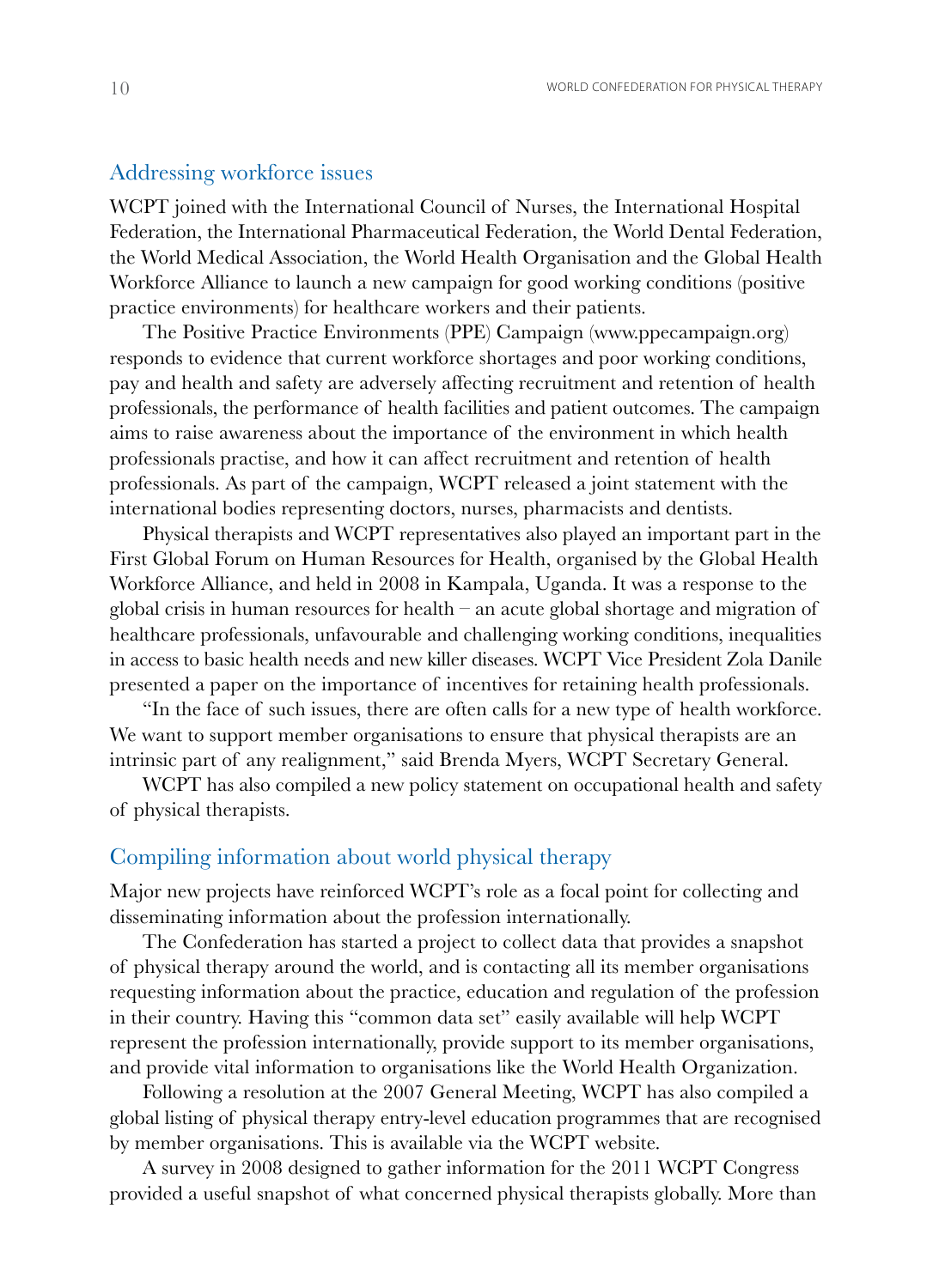

Top image: The congress of WCPT's South America Region was held in Santiago, Chile, in August 2010. From left to right: Brenda Myers, WCPT Secretary General; Maritza Pecarevic from Chile; David Lopez, Chairman of the WCPT South America Region; Marilyn Moffat, WCPT President; Lesley Bainbridge from Canada; Margaret Grant from Australia.





Top image: WCPT Executive Committee members (from left) Mabel Yvonne Espinel Gonzalez (South America), Sylvia Kambalametore (Africa) and Sandra Thornhill (North America Caribbean) during a meeting in London in 2009.

Left image: Students from the first ever qualifying education programme for physical therapists in Malawi, which started in 2010 after 17 years of planning.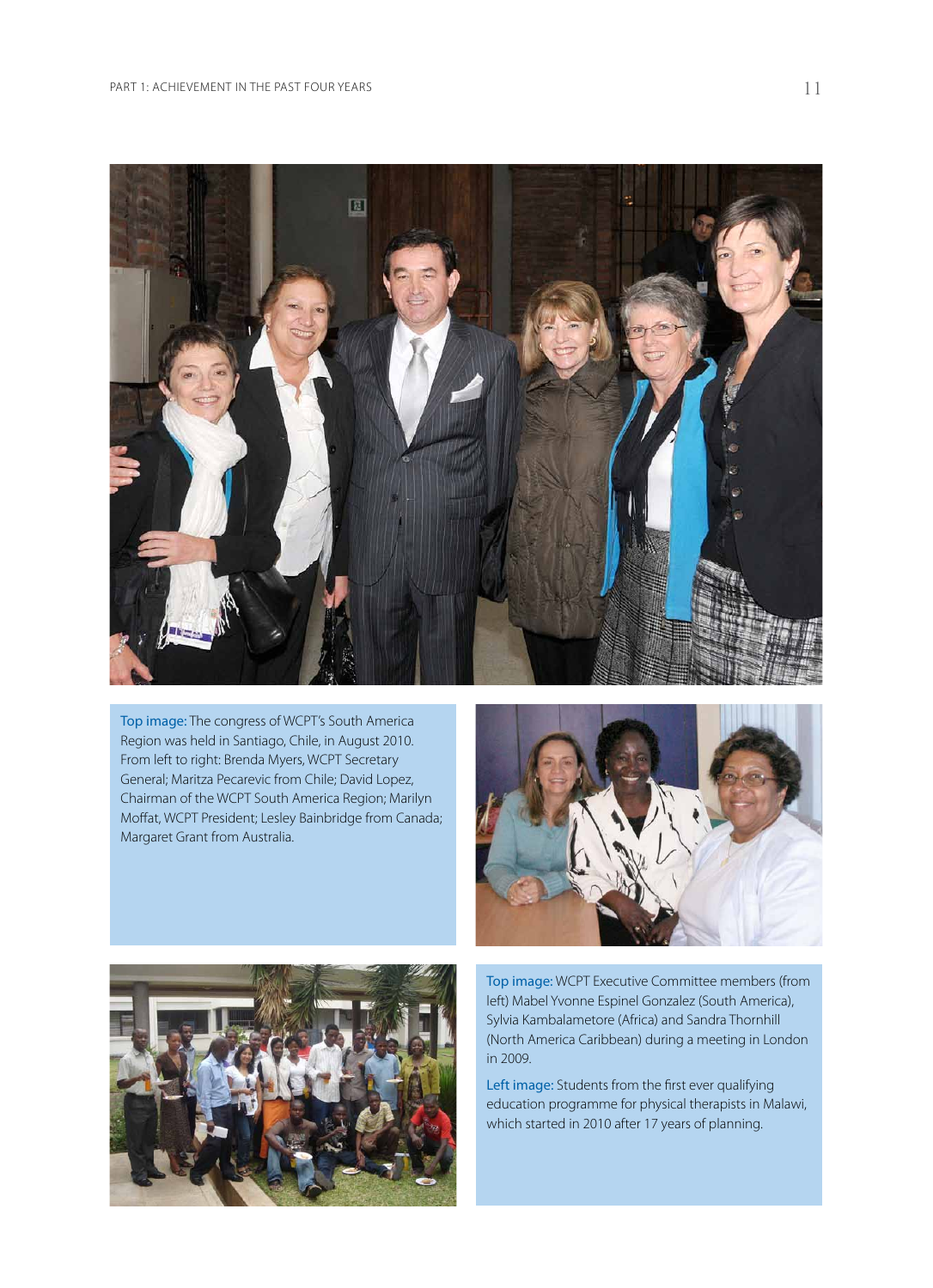

Top image: Members of the Association of Physiotherapists of Serbia demonstrated exercises for children and adults in "Movement for Health" events held in Belgrade, Novi Sad and Nis in 2010.

Right image: British physical therapist David Young provides rehabilitation to a survivor of the earthquake in Haiti in 2010 – one of dozens of physical therapists who flew into the area to help in the aftermath. Picture: CBM www.cbmuk.org.uk





Left image: Swedish physical therapists demonstrate the benefits of movement for health during World Physical Therapy Day in 2010. Using materials provided by WCPT, member organisations around the world have highlighted the role of physical therapy in preventing and treating non-communicable disease.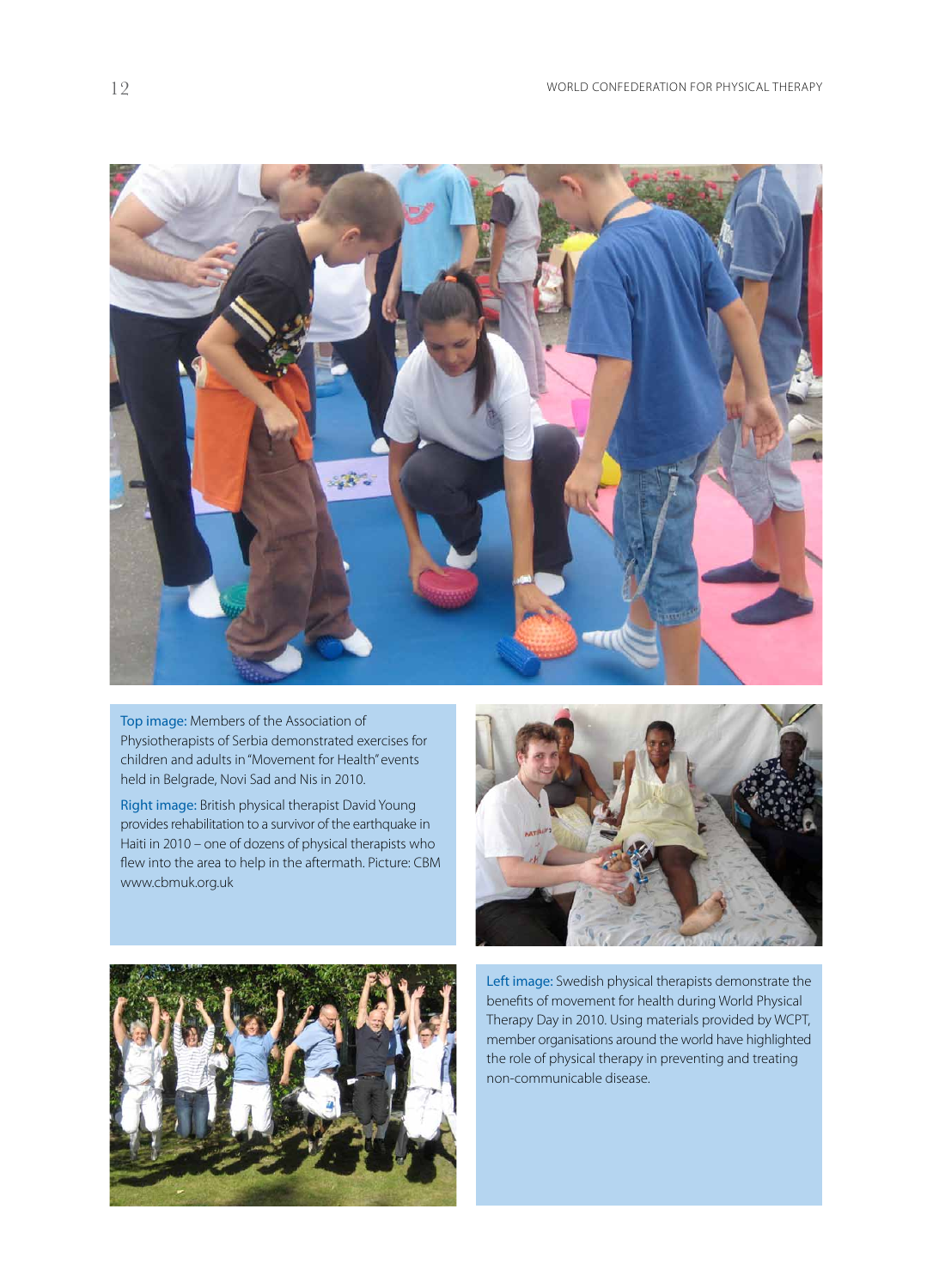1200 physical therapists and organisations from around the world completed the questionnaire, and said that the ageing society, new roles for physical therapists and health promotion stood out as challenges for the profession over the next five years.

# Developing new educational alliances

WCPT is now the conduit through which physical therapists globally can access a range of resources for continuing professional development. It has embarked on new partnerships with the joint objective of making new resources widely available, and bringing in revenue to the Confederation.

In 2009 WCPT formed a partnership with the online education company Educata to provide a global web-based continuing education option for physical therapists (www.wcpt.org/node/29540). Educata offers a broad spectrum of courses covering areas as diverse as orthopaedics, cardiovascular/pulmonary, geriatrics and oncology.

As part of its commitment to expand opportunities for physical therapists to enhance their skills whatever their global location, it has also entered into a partnership with the American Physical Therapy Association and the company RehabEssentials to offer affordable, practical, and career-enhancing continuing education courses via CDs. WCPT will continue to look for opportunities to provide high quality continuing professional programmes to physical therapists.

# Supporting physical therapists in areas in need

WCPT has supported the efforts of physical therapists who have been trying to help and rehabilitate people in countries affected by lack of health care, conflict or natural disasters. The years 2010 and 2011 saw a series of natural disasters affecting China, Haiti, Chile, New Zealand, Japan, Australia, Brazil, South Africa, Pakistan and Sri Lanka and physical therapists were involved in relief efforts in all of them.

The Confederation has provided support by publicising appeals, providing information, providing media coverage and entering into dialogue with individuals concerned. A section on the WCPT website provides a wide range of resources on disaster management.

# Creating a repository of physical therapy expertise

In 2010 WCPT launched a completely new global service for sharing expertise, putting together people and organisations that need help with physical therapists who are experts in their field. It now has a database of physical therapists (www.wcpt.org/experts) prepared to offer their services to help the profession develop internationally. WCPT can match requests for support from member organisations and other institutions – whether it be in the fields of education, practice, research or policy – with the best person to help.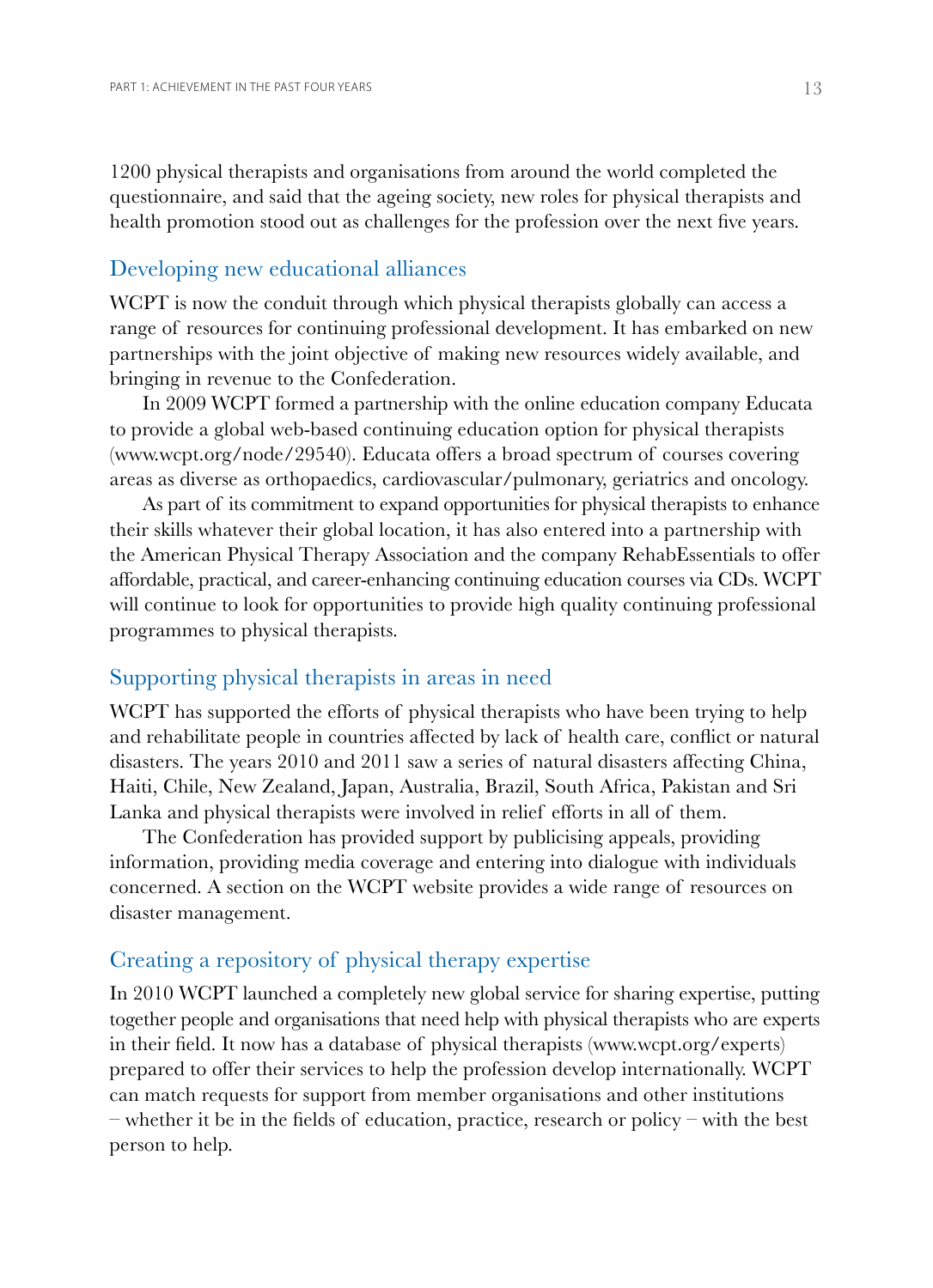"Like much of WCPT's work including the website and the common data project which is under development, this project is fundamental to the aims of WCPT because it is about sharing resources for the development of the profession," says WCPT Secretary General Brenda Myers.

#### Making statements on world health issues

WCPT has set out its position on a range of international issues through new policy statements and guidelines.

In a new position statement, due to be adopted at the 2011 General Meeting, WCPT has stated its opposition to the use of landmines, nuclear, chemical and biological agents, and other weapons of armed violence. WCPT encourages member organisations and their members to work towards the elimination of landmines, nuclear, chemical, biological and other weapons of armed violence.

The Confederation has also produced new endorsements setting out its support for: the United Nations Convention against Torture and Other Cruel, Inhuman or Degrading Treatment or Punishment; and the United Nations Convention on the Rights of Persons with Disabilities.

# Recognising the contribution of physical therapists

The WCPT Awards, launched at the General Meeting in Vancouver in 2007, have recognised the international leadership and service of individual physical therapists across WCPT regions, subgroups and member organisations. More awards are to be presented at the congress in Amsterdam in 2011.

| <b>WCPT AWARD WINNERS 2011</b>     | <b>WCPT AWARD WINNERS 2007</b>     |
|------------------------------------|------------------------------------|
| <b>International Service Award</b> | <b>International Service Award</b> |
| Gwendolen Jull                     | Seyi Ladele Amosun                 |
| Olwen Finlay                       | <b>Pedro Mancilla Fritis</b>       |
| <b>Prudence Galley</b>             | <b>Robin McKenzie</b>              |
| Elizabeth Carrington               | <b>Brian Mulligan</b>              |
| <b>Ina Diener</b>                  | <b>Isao Nara</b>                   |
| Amélia Pasqual Marques             | <b>Nancy Prickett</b>              |
| Yoriko Taguchi                     | Amanda Squires                     |
| <b>Paul JM Helders</b>             | <b>Humanitarian Service Award</b>  |
| <b>Jill Boissonnault</b>           | <b>Alberto Cairo</b>               |
| Joyce Mothabeng                    |                                    |
| Antonio Lopes Fernandes            |                                    |
| <b>Eckhardt Boehle</b>             |                                    |
| <b>Ann Moore</b>                   |                                    |
| <b>Elisabeth Haase</b>             |                                    |
| <b>Humanitarian Service Award</b>  |                                    |
| Peta Ann Schmidt                   |                                    |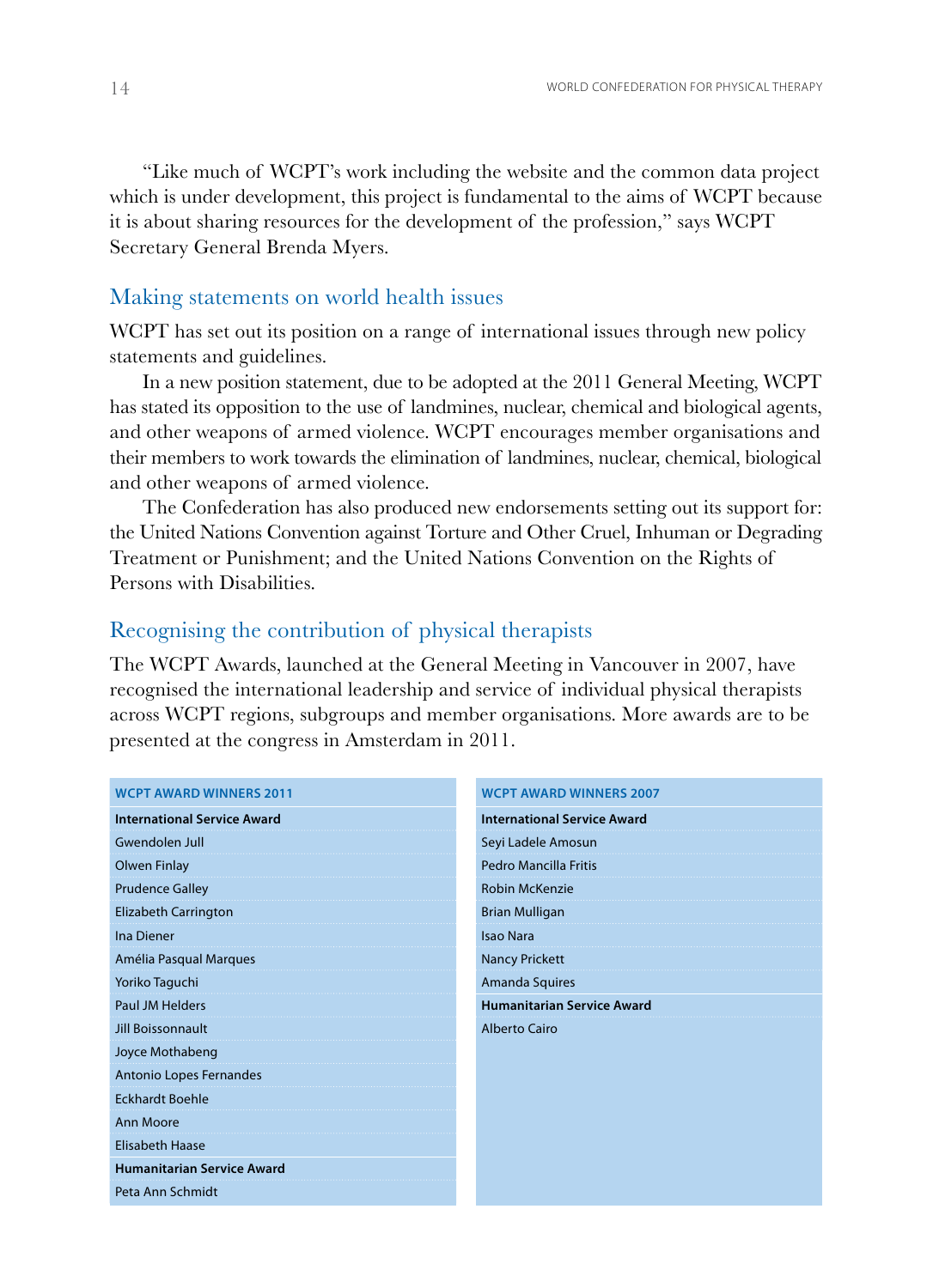# Part 2: *Achievement in the past 60 years*

" Being a member of the global organisation WCPT has provided us with inspiration and support over the years. WCPT membership has been a driving force for our development into a profession."

Birgit Rösblad, Legitimerade Sjukgymnasters Riksförbund (one of WCPT's 11 founder organisations)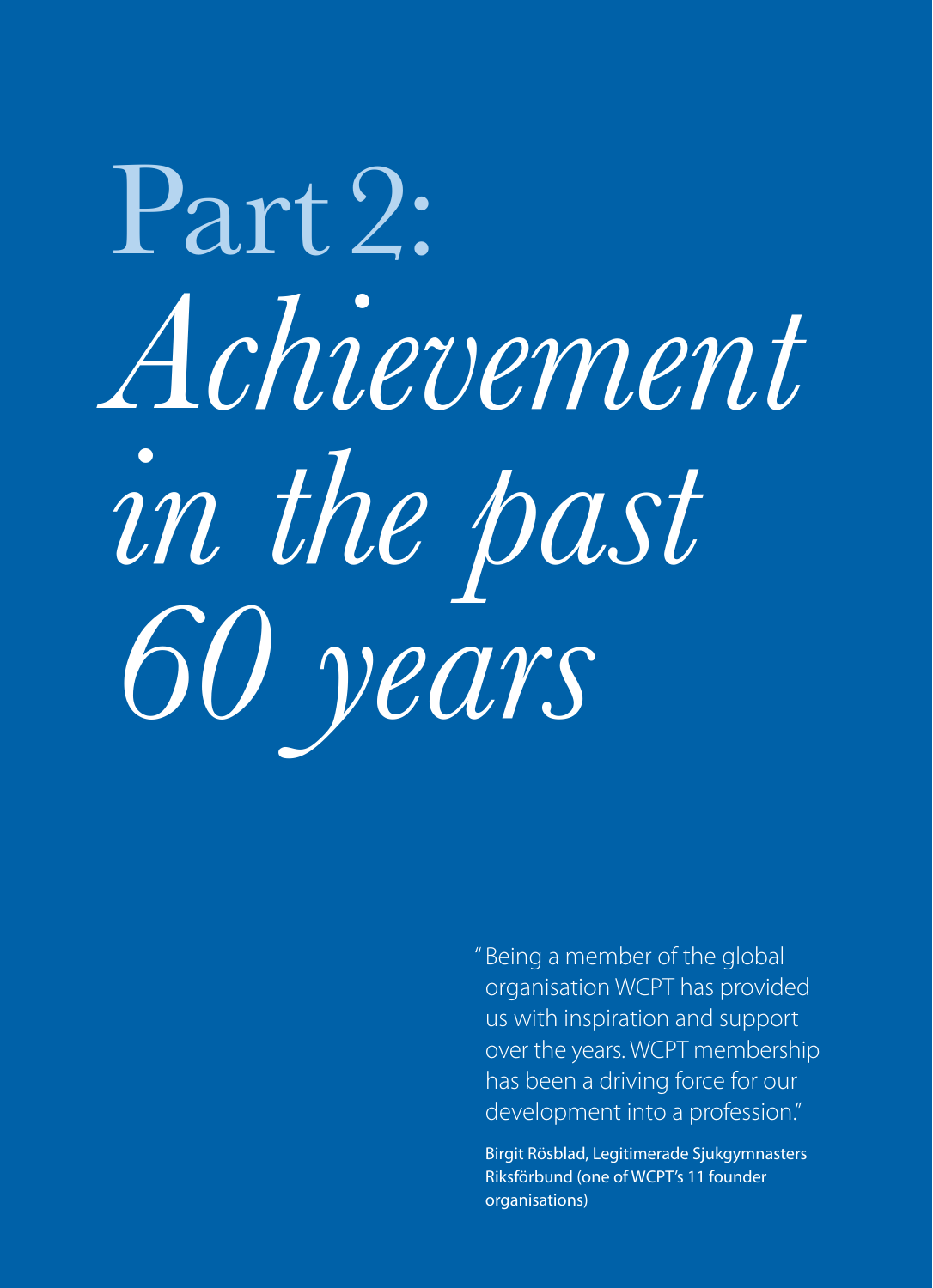t's hard to believe that, before the second half of the 20th century, though physical therapists were part of national families, they were not part of a global one. In the early 50s, World War had divided nations and peoples, and the damage wreaked to economies and infrastructure made the challenge of making links between like-minded people in different countries all the more daunting.

But for physical therapists, all that changed with the establishment of WCPT in 1951. Sixty years later, there is an opportunity to look back at how far the global family has come, but also at some of the fundamental values and priorities that have always stayed the same. WCPT's first President, Mildred Elson from the United States, was well aware that setting up a global body to represent physical therapy across the world was an ambitious project. But in a world ravaged by disability caused by war and disease, the need was urgent. **I**<br>**P**<br>**I**<br>**I**<br>**I** 

"The magnitude of the political, socio-economic and health problems could hardly be recognised by the average citizen then any more than now," she recalled in 1983. "It was recognised universally, however, that if peace and stability were to be attained, all must work a share to alleviate these problems."

Representatives from 15 countries gathered in London in 1948 to investigate the possibility of setting up an international organisation to give guidance to the profession, the United Nations, specialised agencies and international voluntary organisations sponsoring rehabilitation programmes.

"Discussions with leaders of other organisations convinced us that there was no alternative to an international physical therapy organisation," said Mildred Elson. The inaugural meeting of WCPT took place on 8th September, 1951 in Copenhagen, Denmark. National representatives discussed how they might help physical therapists promote the interchange of professional and scientific knowledge, create closer links between the profession in different countries and provide on an international level many of the services that professional associations offered at national level.

These have been priorities for the Confederation ever since.

## Bringing physical therapists together

From 1951, the Confederation has consolidated its role as the profession's global body by continually providing new means to bind together the profession, providing it with stability and strength.

For example, it has brought together the global experiences of the profession into a common language. In 1963, WCPT produced its first glossary of terms commonly used by physical therapists. By 1999, it had agreed a comprehensive description of physical therapy. And work on this international language continues, with WCPT about to launch a new glossary of terms in 2011.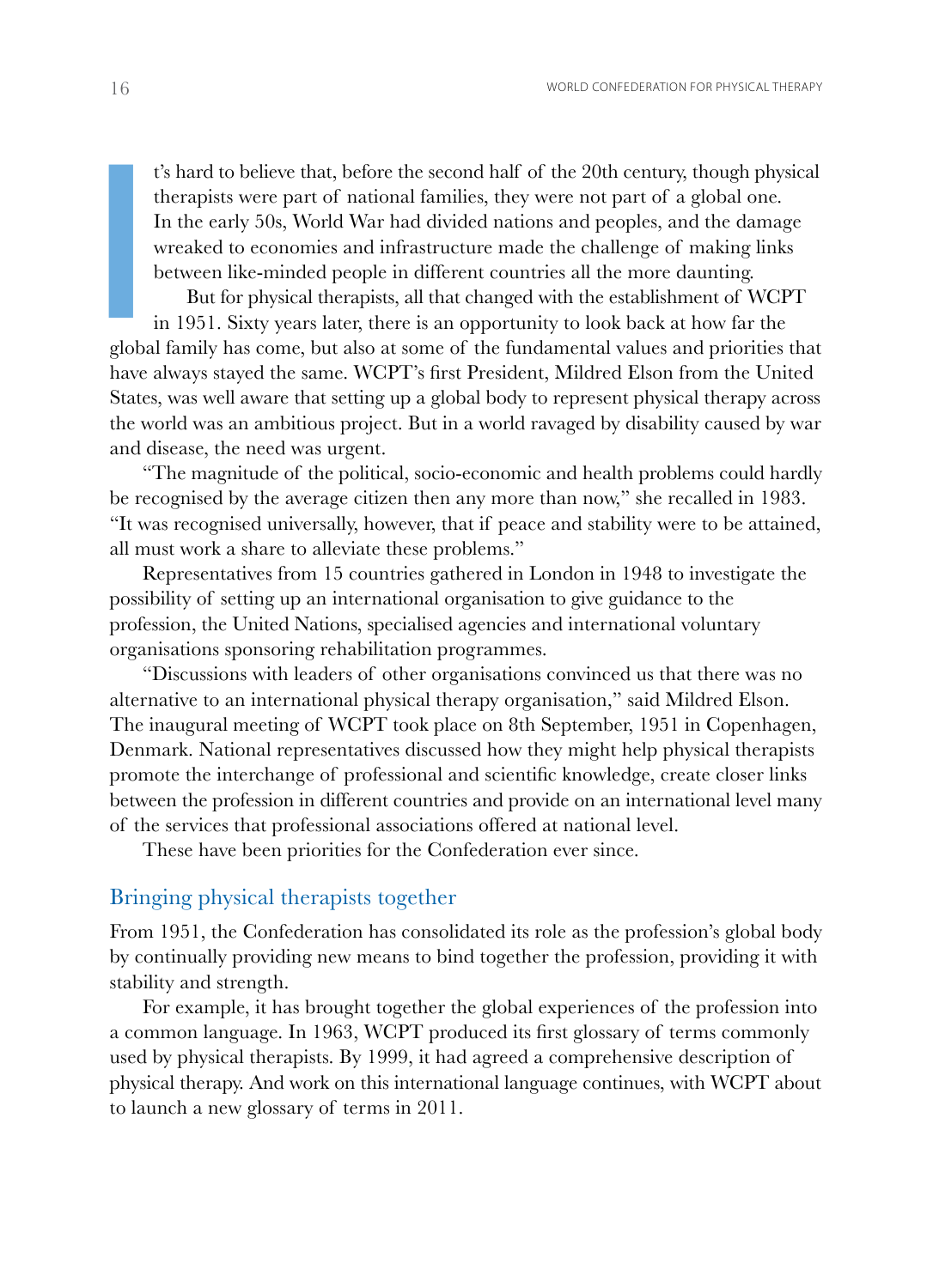#### Representing small and large alike

When WCPT was first formed, it had 11 members. The number of member organisations has grown consistently, with particular growth in the 1970s and 1990s, and at the 2007 General Meeting WCPT admitted its 100th member. The growth reflects the way in which WCPT now represents physical therapy not just in the major developed countries, but in smaller countries, or countries where the profession is small, struggling to find a foothold, and needs the support of a global family.

WCPT has changed its democratic procedures over the years to allow the voice of the profession in smaller countries, as well as larger ones, to be heard. In the 1980s, one member one vote principles were incorporated into the Confederation's articles.

WCPT has supported member organisations on an individual basis, and also through larger groupings and initiatives. In 1991, WCPT established five regions, to bring potentially disparate parts of the Confederation together, and give member organisations the opportunity to discuss issues of common relevance at regional level at conferences, events and meetings.

Regions have encouraged the involvement of physical therapists from countries not currently represented in WCPT – for example, providing partnerships with well established member organisations and advising them on the best means to meet internationally accepted standards.

#### Where the world of physical therapy meets

WCPT held its first international congress in London in 1953. It was, according to the then Vice President, Rudie Agersnap, "well organised and in fine British style". Since then, WCPT has held 14 congresses, and the 16th is to be held in Amsterdam, the Netherlands, in 2011.

After many years of host member organisations taking responsibility for the congress, the event was brought under the control of the WCPT Secretariat before the 2003 congress. An International Scientific Committee was established, to raise standards and ensure the programme was world class. There were almost 3,000 abstract submissions for  $2011 - a$  30% rise on 2007.

WCPT congresses are special, and thousands attend knowing the value of connecting internationally with their colleagues from around the world. In the words of one physical therapist: "Congress helps to make the physio world a smaller place, helping us gain new ideas, enhance our skills set and share experiences."

> "WCPT has given our members the incentive to aspire to professional excellence and made us feel a part of a greater mainstream physical therapy family."

Oksana Kunanec-Swarnyk of the Ukrainian Association of Physical Therapy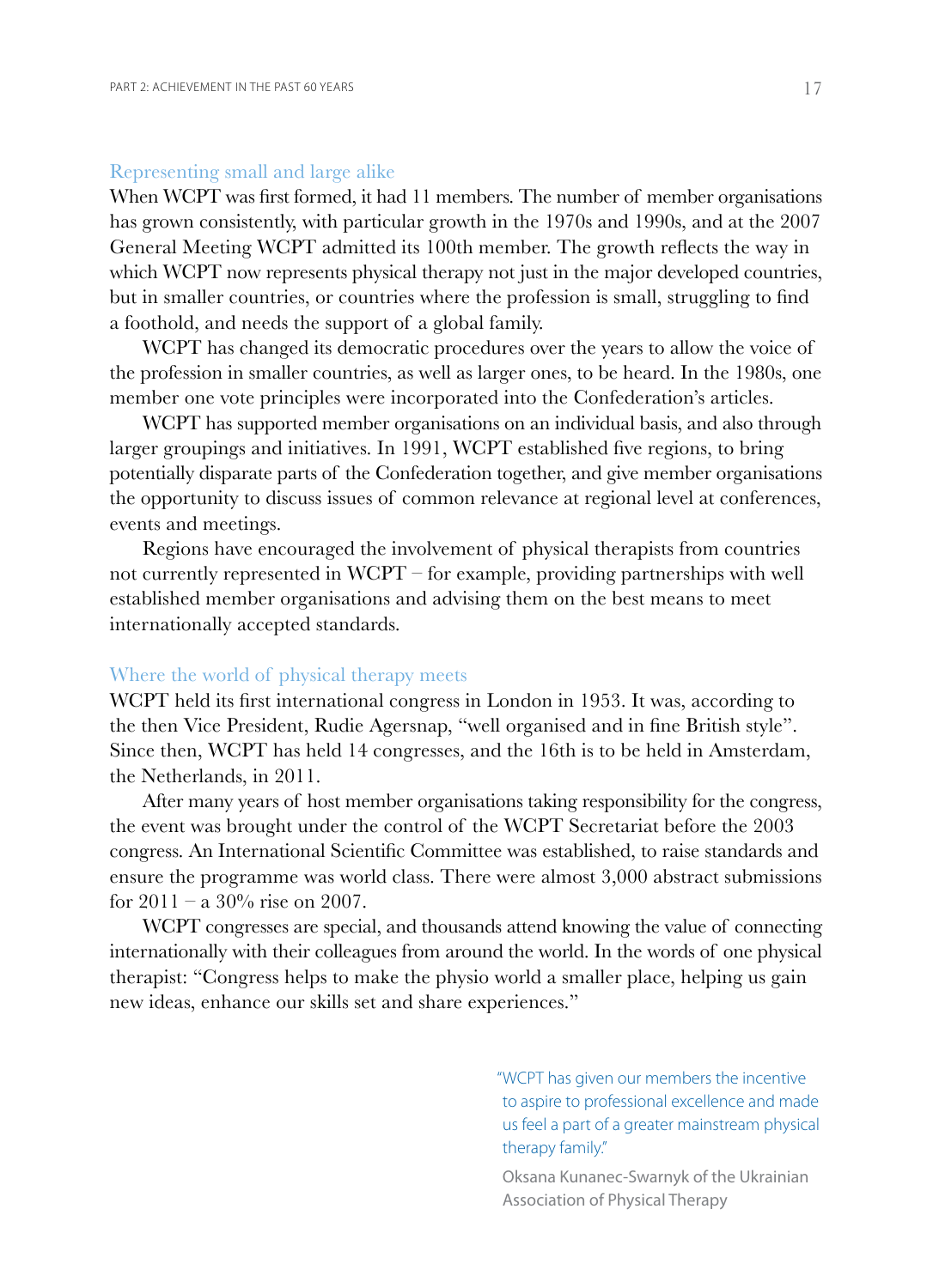*1951*

# WCPT founded

It was, and remains, the only organisation representing all physical therapists from every corner of the world.



Delegates at WCPT's inaugural meeting on the morning of 8<sup>th</sup> September 1951, in the Ingeniorhuset Restaurant, Copenhagen.



# Second WCPT Congress held in New York

This set a pattern of three to four-yearly events bringing together the world of physical therapy to learn and network.



Outgoing founding President Mildred Elson (left) is presented with a salver at the 1956 Congress in New York by incoming President Gwen Griffin (centre).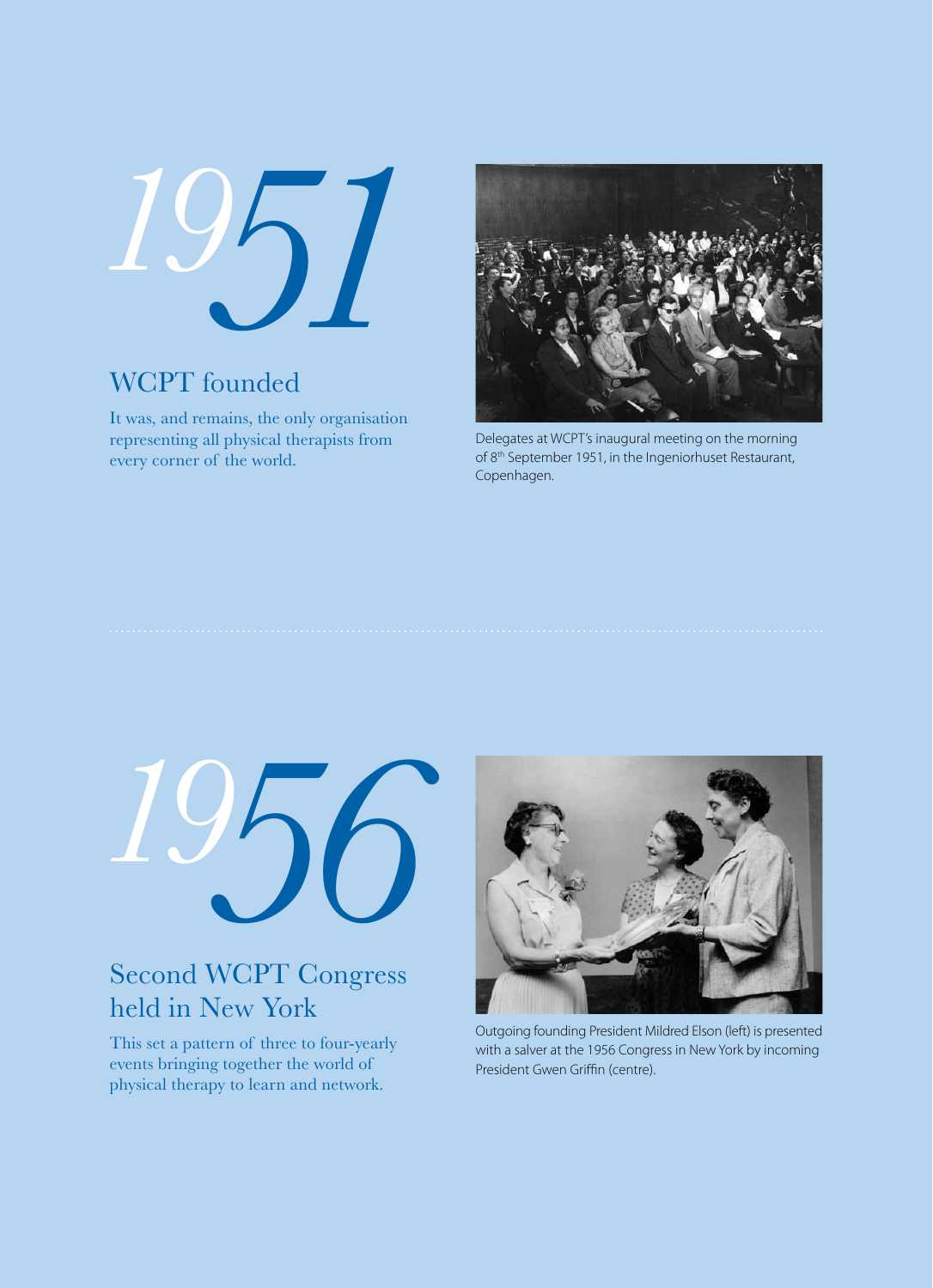## The profession's global communications hub

From its early days, when WCPT depended on one borrowed typewriter and a telephone, to today's information superhighways, WCPT has been the focal point of global information flow for the profession. Until the mid 1980s, when WCPT purchased its first computer, its fact-finding, information-gathering and information dissemination depended on meetings, personal visits, letters and phone conversations.

The advent of the internet and email changed things radically. But WCPT has always tried to bear in mind that reliability, speed and access to new communications technologies varies from country to country, and from location to location. And it has never lost sight of the fact that, in a global body, there would always be a vital place for face to face contact, and seeing things with your own eyes.

WCPT has published a newsletter since the 1960s, and it was its main means of communicating with member organisations until the late 1990s. In 1995 Brenda Myers, WCPT's newly installed Secretary General, said: "WCPT has the potential to be the focal point for a worldwide flow of physical therapy information, providing organisations with new experience and expertise." And the advent of the internet meant this was possible in ways never previously envisaged.

Regular and instant communication with member organisations began via email in 1996. A website was launched in 2001 and by 2002 it was identified as the primary vehicle by which WCPT could communicate with its member organisations, regions and subgroups, as well as the global physical therapy community. WCPT began to work differently as a result of the technology now available. For example, the International Scientific Committee that decided on the programme for the 2003, 2007 and 2011 congresses did not actually meet face-to-face until the event, but with online conferencing and emails managed to maintain a creative dialogue while making the best use of WCPT's resources.

Consultation with members by email and through the website became quicker and easier, and WCPT was better able to inform key projects with expertise from around the world, unrestrained by geography. Formal and informal online groups and networks were established, where physical therapists could network on professional areas of common interest – and of importance to the profession globally. Web-based forums on specialist subjects such as the International Classification of Functioning, Disability and Health (ICF) and evidence based practice were set up, for example.

> "The aim of joining WCPT was, and still is, our belief in the need to have a unifying international professional organisation, to have closer contacts with other societies, and above all to learn about the experiences of other countries." Iranian Physiotherapy Association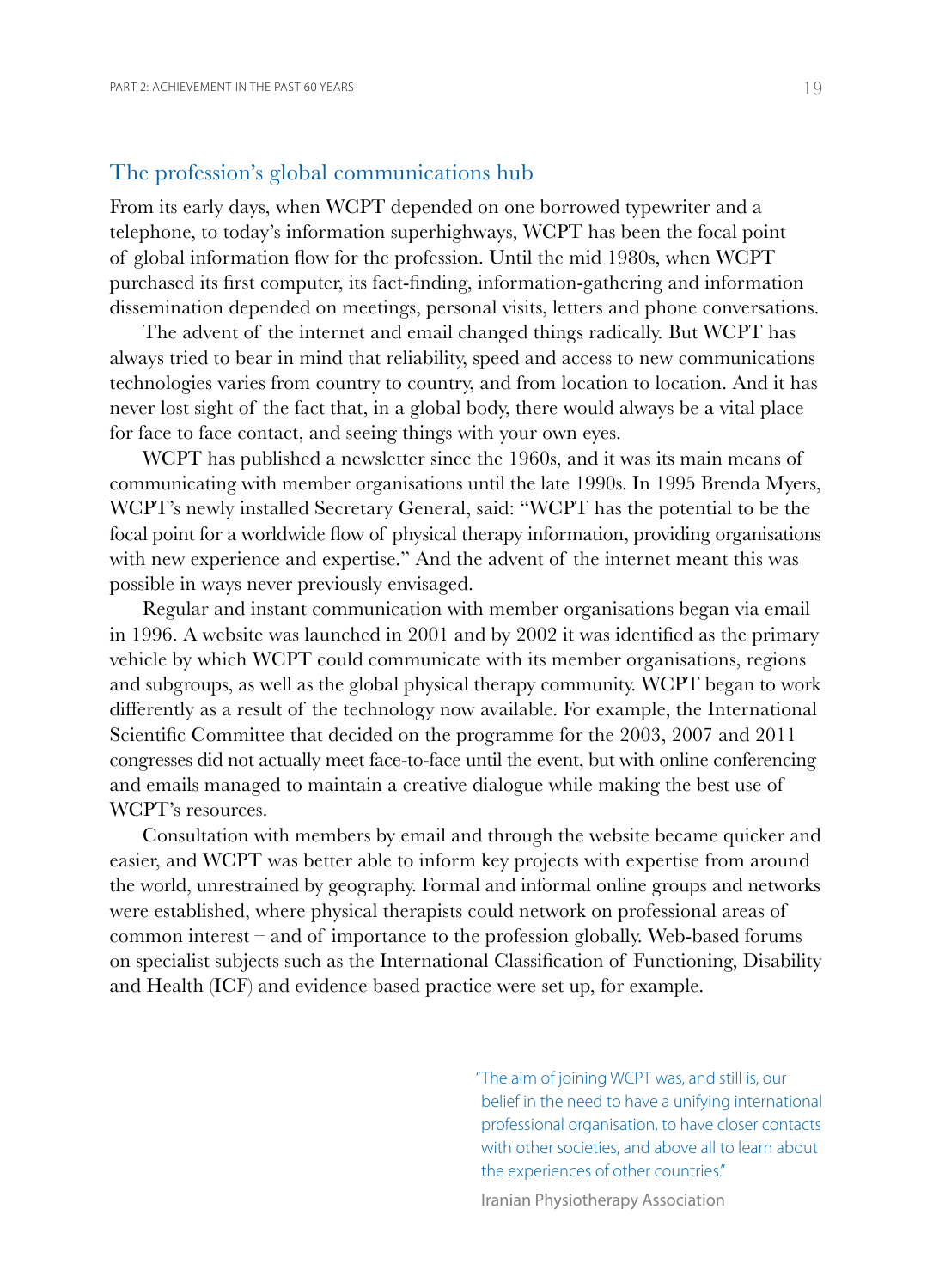*1963*

# Physical therapy curriculum

Following factfinding around the world, WCPT publishes its first guidelines on the physical therapy curriculum, recommending 2700 hours training.



Miss Nielson, WCPT's first Secretary General, pictured during her tour of Asian countries in 1963.



# WCPT approves the principle of subgroups

The International Federation of Orthopaedic Manipulative Physical Therapists was the first to join, and there are now seven WCPT subgroups – important international physical therapy organisations in their own right which promote the advancement of physical therapy and the exchange of scientific knowledge in their field.



Two key figures in the development of manipulative therapy, and in the development of IFOMPT, Jeff Maitland (second left) and Freddy Kaltenborn (right) pictured with WCPT President AJ Fernando in 1992.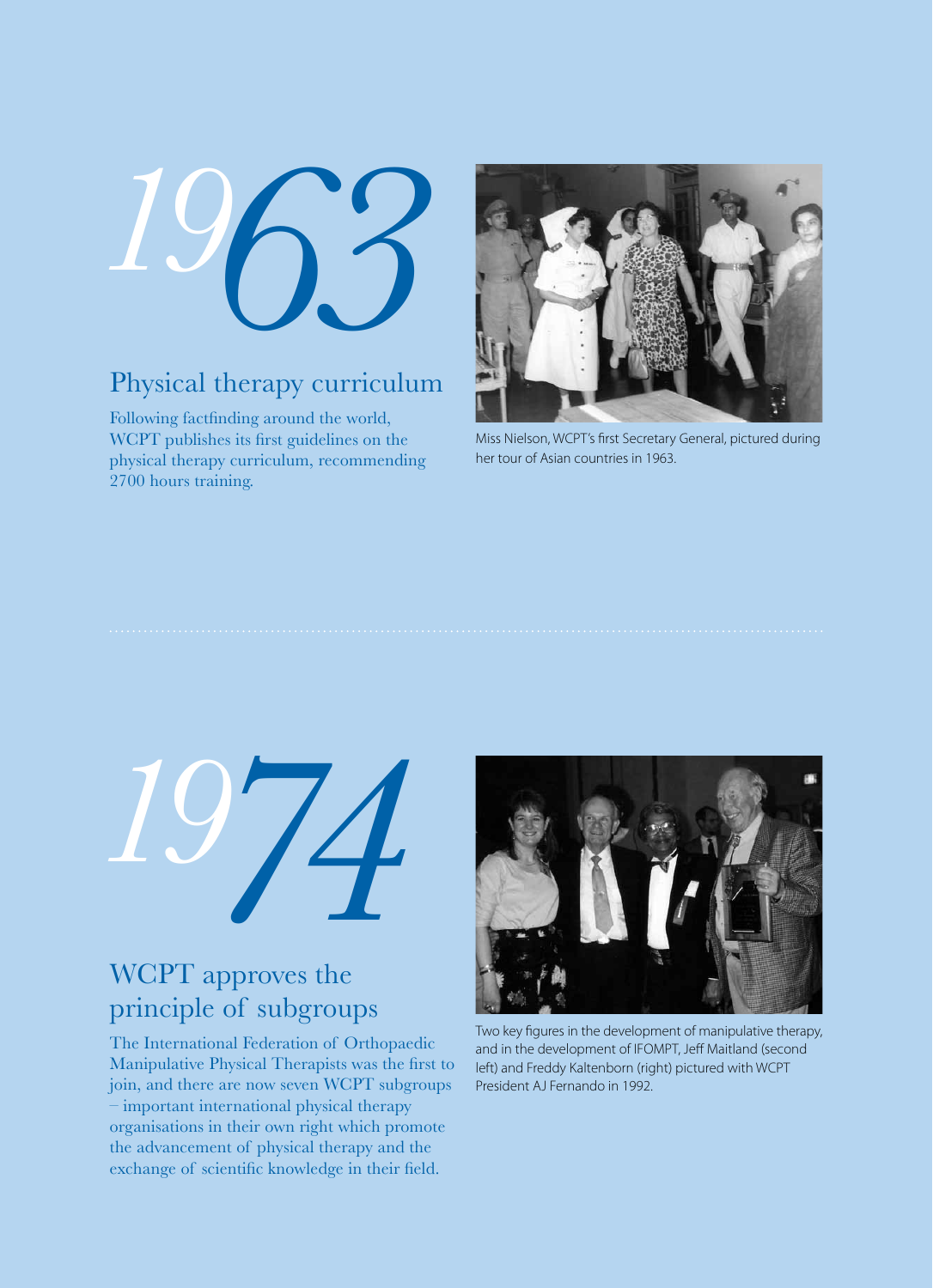In 2009, WCPT relaunched its website, making it the organisation's central information and communication resource, with an accessible and user friendly interface. It achieved 53,000 page views within its first month, and reached a peak in February 2011 when it achieved 179,000 page views.

In the meantime, WCPT's long-lived news bulletin has continued to evolve. It became professionally produced and named "WCPT News" in 1995. In the 2000s, as news items could increasingly be communicated electronically and via a new WCPT E-Update, it focused more on looking at international issues in depth, providing interviews, analysis and features.

Efforts to gather information, as well as disseminate it, continue. In the first decade of the 21st century, WCPT embarked on a major project to collect information from member organisations about the state of physical therapy in as many countries as possible – building a unique global picture of numbers of physical therapists, how they are educated, and where they work. Member organisations and regions will be able to access this information for research, campaigning, and encouraging high standards of physical therapy education and practice.

# Setting global standards in physical therapy

From its very beginning, setting world standards in physical therapy has been the cornerstone of WCPT – before its inception in 1951, nothing existed. Recalling the inception of WCPT in 1983, its founding President Mildred Elson said: "We were aware of the international trends and the pitfalls ahead if nothing was done. Worldwide standards were highly desirable, but were they attainable? We thought so, but it was going to be rough going."

For the past 60 years, WCPT has written, refined and updated international standards to guide the profession, support its development around the world, and help member organisations achieve national improvements. In 1959, it ratified its first set of ethical principles, which have been updated ever since. In 1991 it started publishing its declarations of principle and position statements, laying down a clear professional view on issues such as specialisation, educational level and use of support personnel.

As the 21st century dawned, WCPT developed new declarations of principle and position statements and updated existing ones to reflect changes in the profession and health services. In 2011, a new package of policy statements will be presented to the WCPT General Meeting, including re-edited versions of existing statements.

> "The International Federation of Orthopaedic Manipulative Physical Therapists paved the way by being accepted as WCPT's first official subgroup in 1974. Since then it has enjoyed a very close and harmonious relationship with WCPT."

Barbara Hetherington, Former Vice President of IFOMPT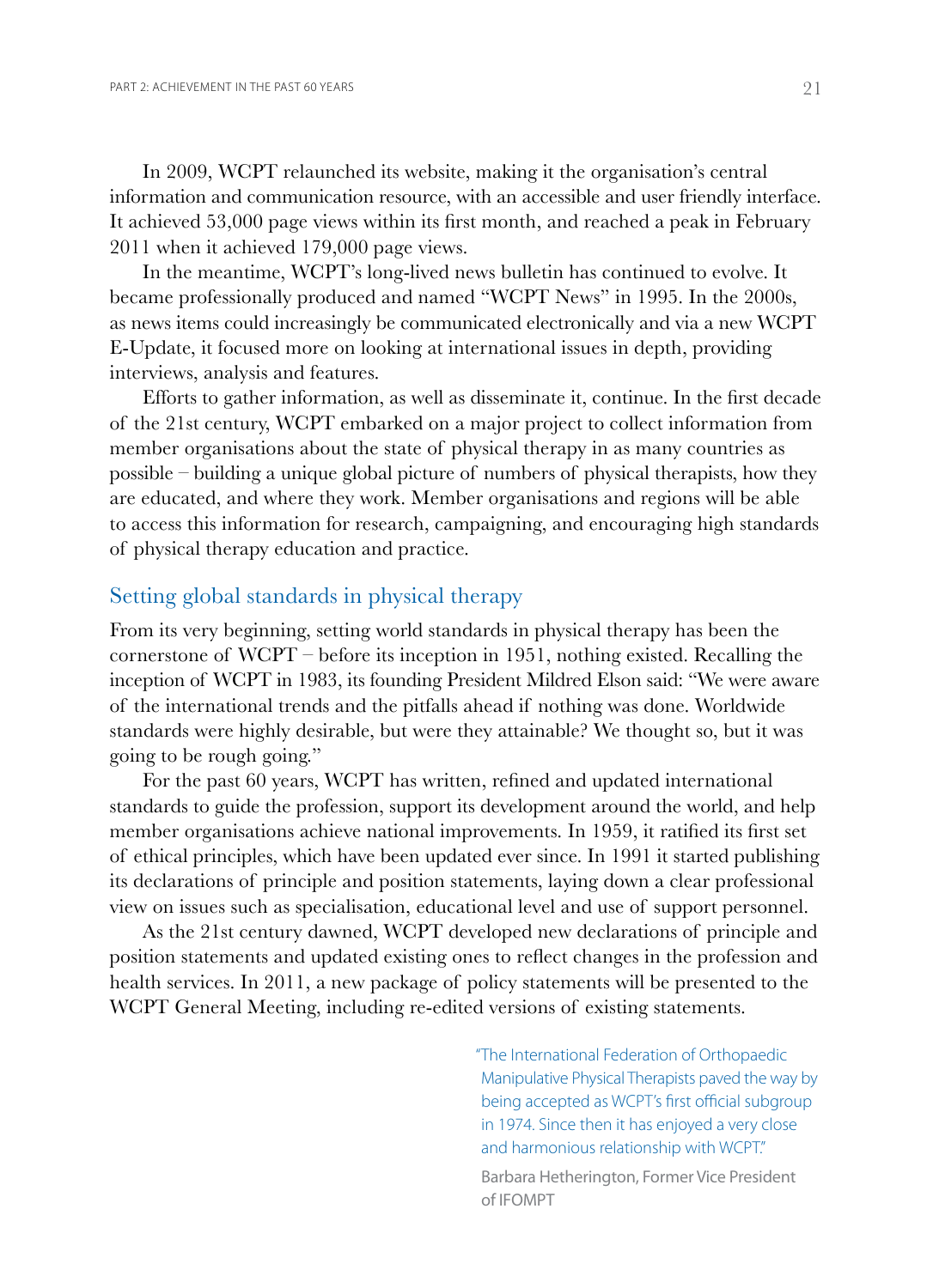

# WCPT pledges opposition to apartheid, and support for South African colleagues

The 1980s saw physical therapists in debate about how to best address the types of inequalities exemplified by apartheid in South Africa. They united behind professional colleagues through WCPT and jointly held ethical principles.



Delegates at the WCPT Special Meeting held in London in 1988, made necessary because the General Meeting in Sydney had been boycotted by some physical therapists in protest at apartheid.



# General Meeting in London agrees first declarations of principle and position statements

The statements have continued to lay down a clear professional view on issues such as specialisation, educational level, use of support personel and autonomy.



Queen Elizabeth II of the United Kingdom is introduced to delegates at the 1991 WCPT Congress in London.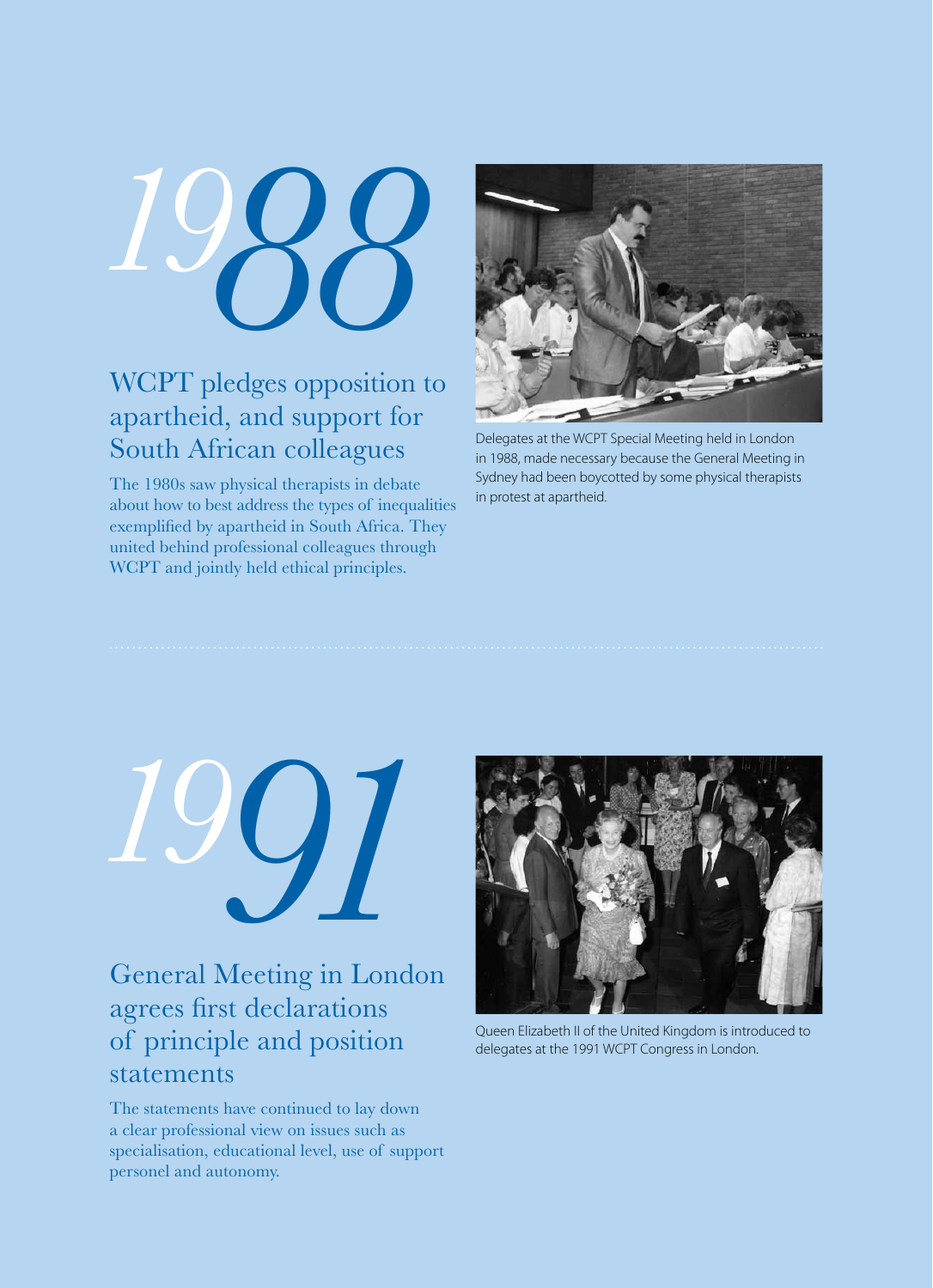However, it isn't just through documents that WCPT has encouraged the highest standards of physical therapist practice globally. It has encouraged the international development of expertise in specialist areas of physical therapy. In 1978, its first official subgroup was approved, and now there are seven, encouraging the highest standards of practice internationally in the fields of orthopaedic manipulative physical therapy, women's health, older people, acupuncture, private practice (EBP), sports physical therapy and paediatrics.

It has continually advocated for evidence based practice, and in 2001, it held a landmark meeting on EBP in London.

Often its standard-setting work has taken considerable effort by physical therapists around the world. In 1996, WCPT set three task forces in motion to develop an internationally agreed description of physical therapy, examine quality assurance issues, and investigate issues in international recruitment and education. The work resulted in a new WCPT declaration on regulation and reciprocity, a new project to gather information on education programmes and a new description of physical therapy – which has since become a standard text for the profession.

WCPT has put much of its standard-setting work on a very practical basis, by publishing international guidelines for physical therapists. Early guidelines were those on specialisation, adopted in 1982. It now has guidelines on physical therapist professional entry level qualification, record keeping, physical therapy across the lifespan and standards of physical therapist practice – with more to follow.

## One professional voice for global health

Since its inception WCPT has provided one united voice speaking out for the profession globally. This has sometimes involved speaking out alone, other times it has involved entering into consultations or joint projects with other global bodies, and sometimes WCPT has joined full collaborations with other bodies to make its voice stronger.

WCPT began official relations with the World Health Organization (WHO) in 1952, and gained consultative status with UNICEF in 1958. Ever since it has entered into collaborative work programmes with these organisations, other United Nations bodies, not for profit organisations and other world professional bodies with the aim of improving world health.

In the 1960s, WCPT notably provided support to international relief efforts and projects to develop rehabilitation, providing WHO with details of physical therapists interested in taking posts in developing countries. In 1961 it was represented at major meetings organised by WHO, UNICEF and the International Union for Child Welfare.

It became particularly active in putting the case for physical therapy in the 1980s when it argued against WHO proposals to introduce multi-purpose rehabilitation therapists. In the second half of the decade, it collaborated with WHO on projects on physical therapy and care of the elderly and community based rehabilitation, jointly reporting on the role of physical therapy in the care of elderly people in 1989.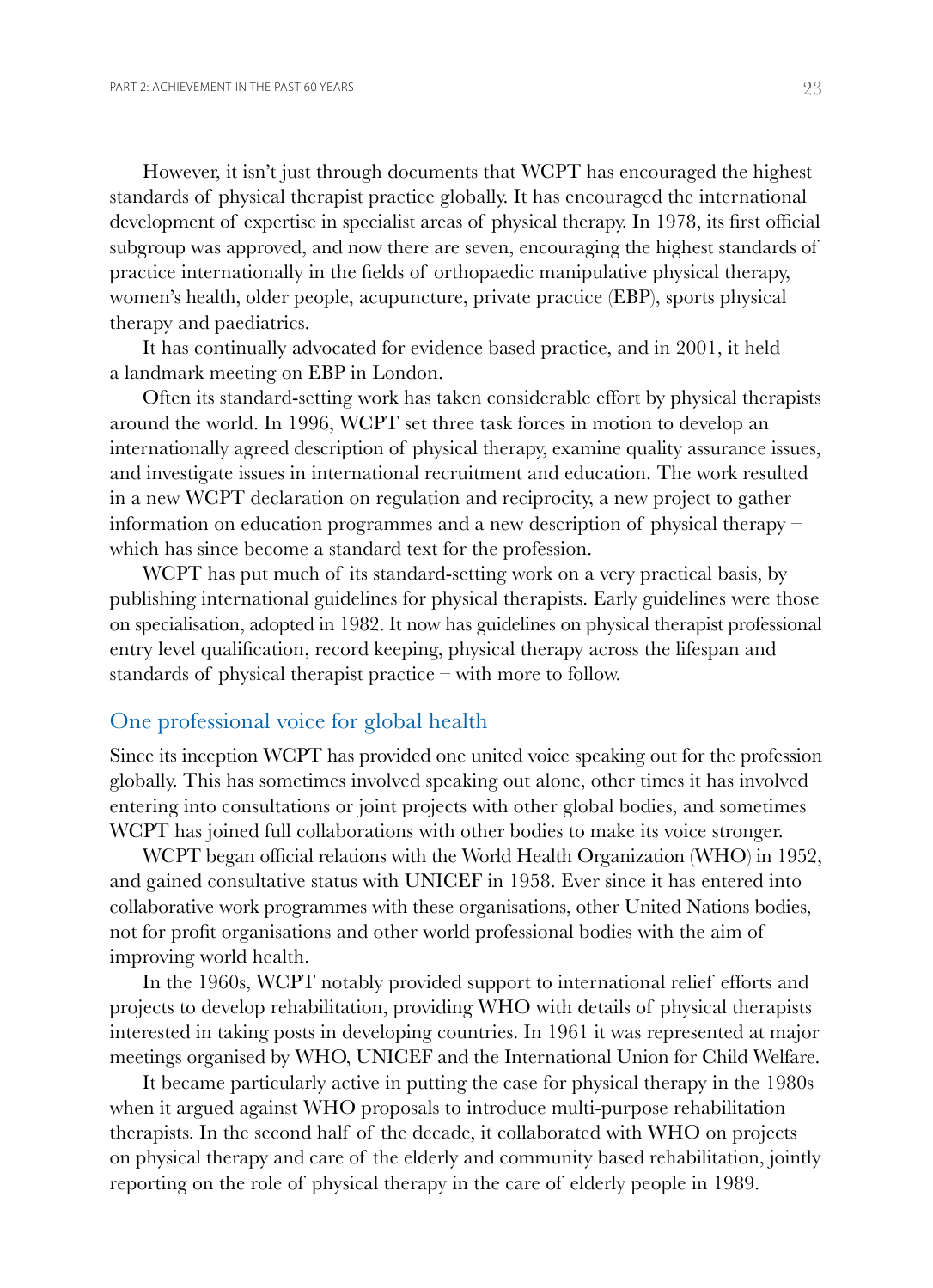*2007*

# WCPT General Meeting admits its 100th member organisation

There were just 11 member organisations at the first General Meeting in 1951.



The Bahamas Association of Physiotherapists was one of ten new member organisations admitted to WCPT in 2007.



WCPT relaunches its website, first started in 2002, and gets 62,000 page views a month within one year

WCPT has become the central information exchange hub for the profession globally.



WCPT President Marilyn Moffat presses the button to launch the new WCPT website at a reception in London in April 2009.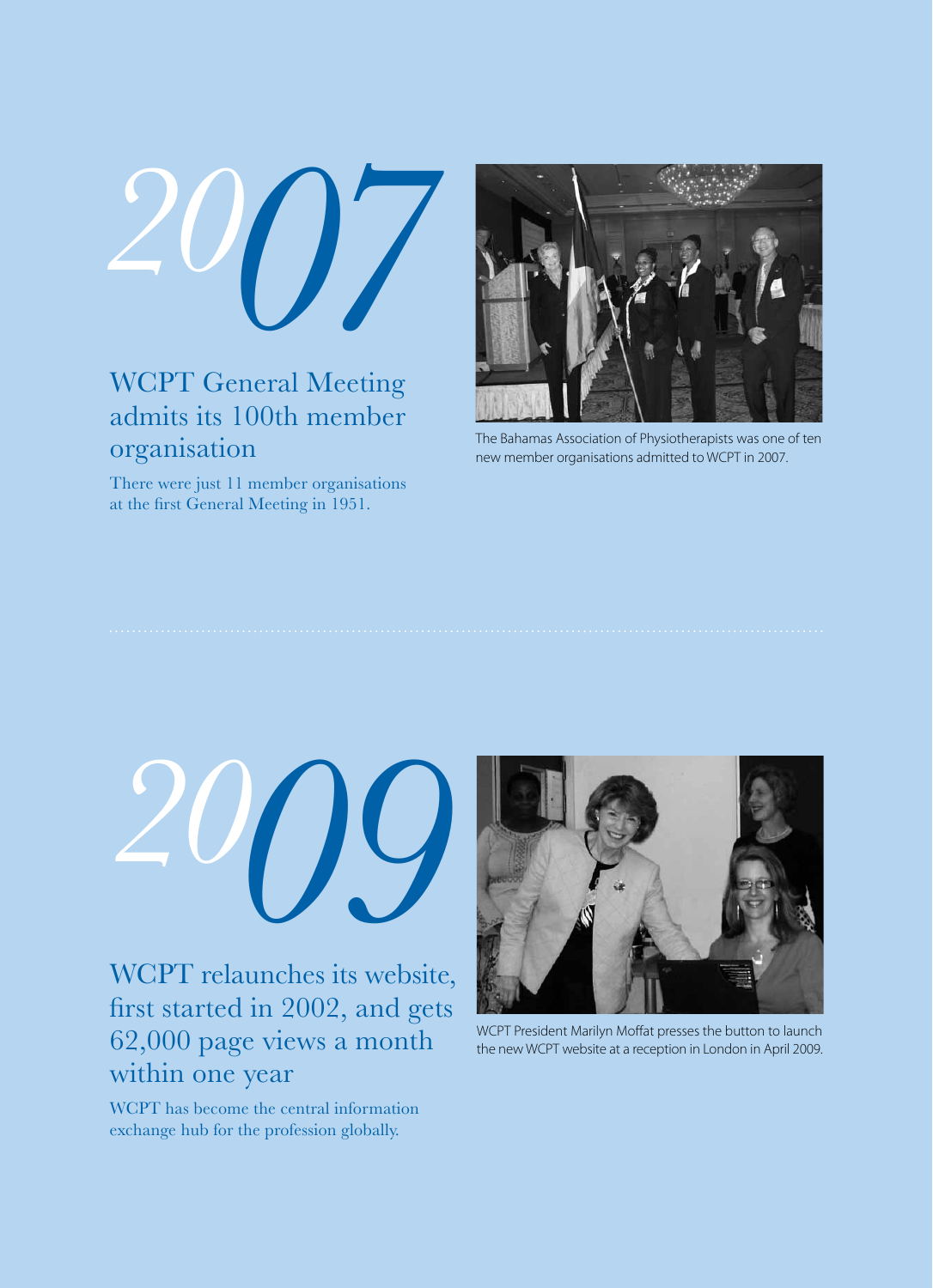This work continued into the 1990s when WCPT held an expert meeting on ageing with the International Institute of Ageing in Malta, and published a report on the meeting in 1993.

In 1997 WCPT published guides for rehabilitation workers with WHO and the World Federation of Occupational Therapists. The 1990s also saw substantial collaboration with the International Rehabilitation Council for Torture Victims on various projects involving physical therapists.

It is part of WCPT's long-term plan to raise the profile of the International Classification of Functioning, Disability and Health (ICF) and work with WHO on a collaborative programme to gain greater use of ICF by physical therapists. The ICF is becoming a living part of physical therapy services around the world, providing a basis for delivering more effective services. WCPT is also collaborating with WHO on other classifications of disease and interventions.

For many years, WCPT has been concerned about the way in which, in some countries, shortages of health workers and migration issues have endangered major initiatives to tackle the causes of global ill health. WCPT is collaborating with other international professional bodies to investigate the poor working conditions experienced by the profession in many countries, and the influence this may have on workforce levels.

In its latest collaboration, WCPT has joined with the international professional bodies of physicians, nurses, dentists and pharmacists in the World Health Professions Alliance to make its voice and influence felt more widely – among other professions as well policy makers and the public.

## Supporting member organisations

WCPT is a confederation of members. Without its member organisations, WCPT would not exist, and it is a fundamental objective of the organisation to support its members as they try to attain the best national physical therapy services that they can for patients. For many member organisations, the resources and day to day support provided by WCPT have been instrumental in their attempts to gain expert knowledge, professional status, and high quality professional education in their countries.

> "We have been delighted to welcome WCPT to the World Health Professions Alliance, and I look forward to working together. The profession, and its global body, have significantly grown in standing over recent years, and alongside other health professions has an invaluable contribution to make on influencing world health."

Wonchat Subhachaturas, President of the World Medical Association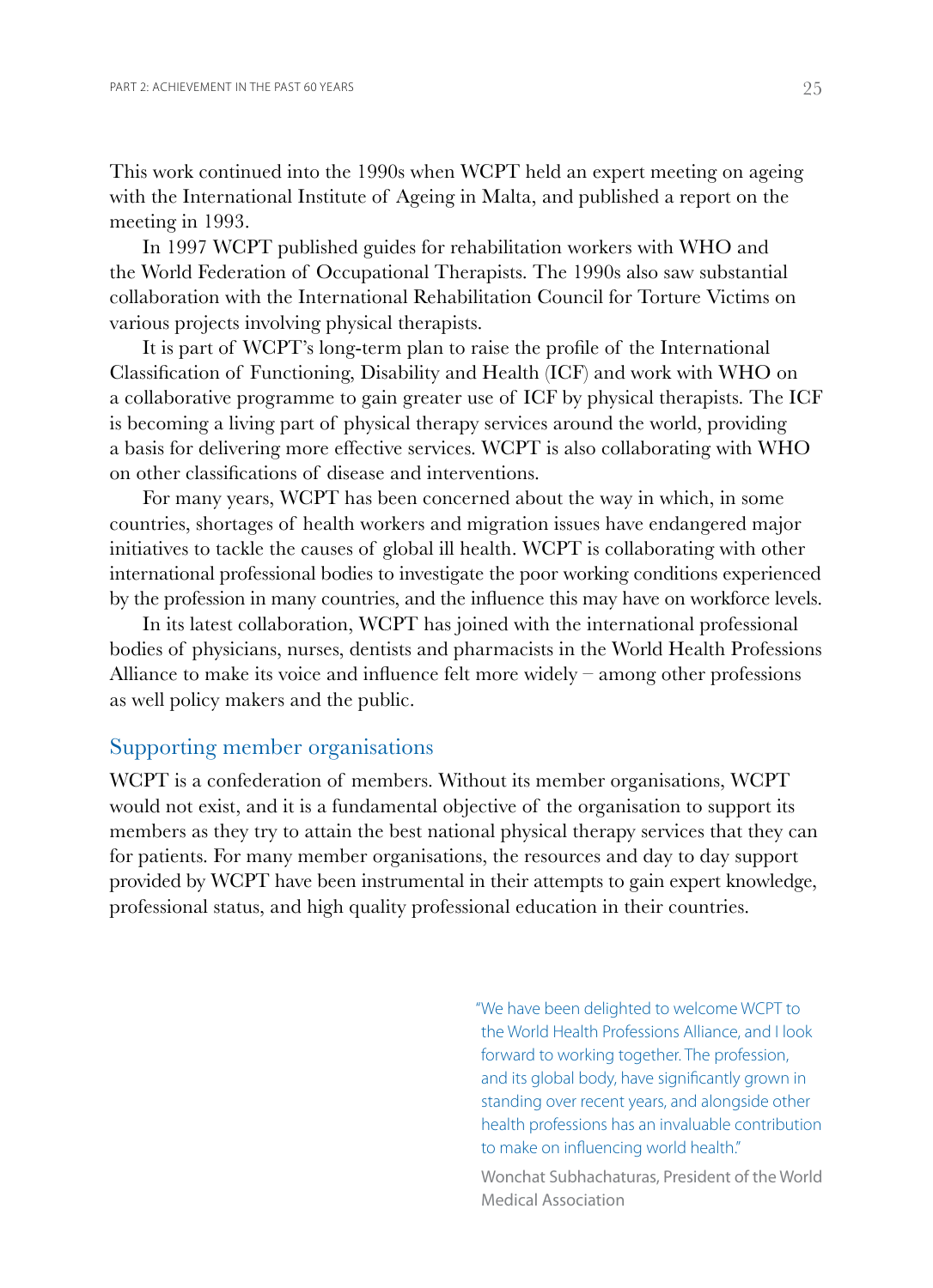#### Spreading professional expertise

Through events, publications and services, WCPT has attempted to ease the flow of information and expertise towards those countries that need it most.

WCPT has access to some of the top names in physical therapy research and practice around the world, and it has tried to make the most of these. In the 1980s and 90s, for example, a series of meetings and publications harnessed physical therapy expertise in ageing, and disseminated that knowledge. In the first decade of the 21st century, it published agenda-setting discussion papers on community based rehabilitation, evidence based practice and the ICF, and started online forums on these areas. And in 2011, WCPT launched its experts database, putting experts in touch with member organisations needing support.

#### Supporting recognition of the profession

WCPT has continually supported the status of physical therapists as independent and valued practitioners around the world.

In 1982, the WCPT Code of Ethics was changed, to allow for patients to be treated without referral from a medical doctor. This document recognised the increasingly independent nature of the profession. With this document, and others setting down principles and standards for an autonomous profession, WCPT has provided tools for member organisations to negotiate with governments and other bodies.

WCPT representatives have provided support to member organisations striving to improve the status of physical therapy in their country, sometimes even entering into direct negotiations with officials.

Often the support is less direct, but equally powerful. Through providing campaigns advice and material, and through promoting events such as World Physical Therapy Day, WCPT provides member organisations with means to raise the profile of the profession in their own country, and drive home their points to the public and policy makers.

"The growth in every aspect of WCPT is phenomenal. It is a truly democratic global organisation, and today acts as a central world focus for physical therapy. Two important happenings stand out from my own time. The official establishment of special interest groups in Sydney in 1974, and in 1978, in Tel Aviv, the recision of the article requiring physical therapists to practice on referral from a doctor."

Doreen Moore-Wheelwright WCPT President 1970-74

#### **Winners of the Mildred Elson Award**

Established with funds from the American Physical Therapy Association, this is an award for an outstanding contribution to international leadership in physical therapy.

Mildred Elson (1987) Elizabeth McKay (1991) Geoffrey Maitland (1995) Joan Walker (1999) Marilyn Moffat (2003) Jules Rothstein (2007)

#### Stanley Paris (2011)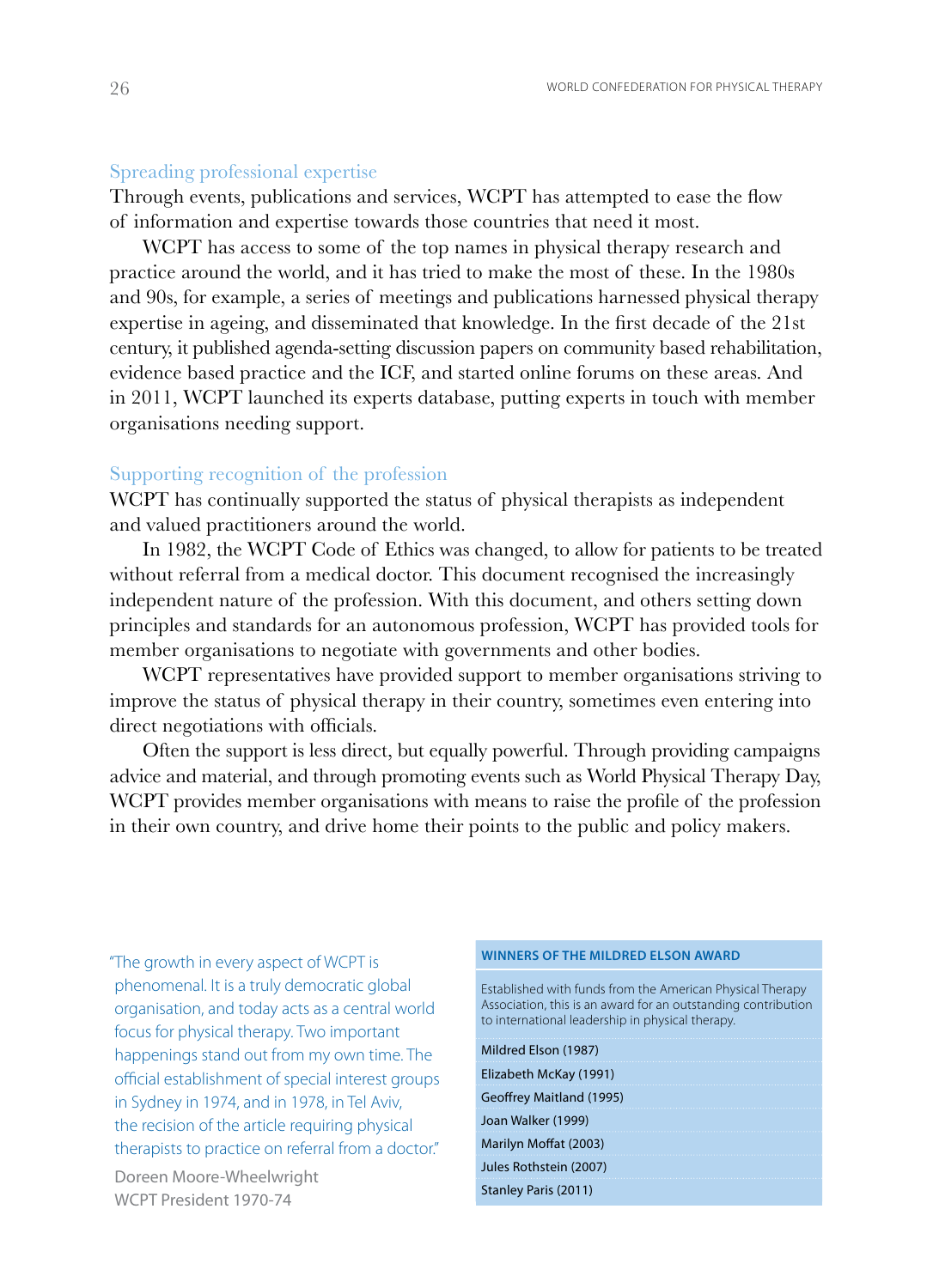#### Developing education and qualification

Since its establishment, WCPT has aimed to support countries wishing to develop physical therapy education programmes. In 1958, President Griffin spoke of the need for an agreed basic syllabus around the world. "World reciprocity is desired and must be the ultimate goal of the WCPT." While world reciprocity may still be a dream, WCPT has brought it closer with guidelines that are being followed around the world.

Since the 1950s, WCPT has continually developed and updated guidelines on physical therapy education. In 1963, following factfinding around the world, WCPT published its first guidelines on the physical therapy curriculum, recommending 2700 hours training. In the mid to late 60s, it organised with WHO courses for physical therapy teachers in Britain and Mexico.

In the 1970s, it supported member organisations as degree courses were increasingly adopted, and professional training became professional education. Over the decades that followed, WCPT guidance and policy were updated to reflect that change.

Now, WCPT has established a network of experts and a range of resources to support organisations looking to establish new physical therapist education programmes and set the profession on a stronger footing in their country. Definitive statements on what should be included in the curriculum of entry-level physical therapist programmes have been set down, and WCPT provides a means by which courses can be reviewed and judged to meet WCPT standards.

# Working for and with people with disabilities

Since its beginnings in the 1950s, a time when the world was still plagued by polio, WCPT has supported physical therapists in their work with people with disabilities. As the years have passed, so there has also been an increasing emphasis on supporting the rights and wishes of people with disabilities, and working with them to achieve their goals.

The International Year of Disabled People in 1981 saw international understanding about the needs of people with disabilities begin to grow, and WCPT supported many initiatives from its member organisations. In the 1990s, physical therapists played a central role in the new international classifications of disability and sport for disabled people.

WCPT has been an important contributor along with other professional and nongovernmental organisations, to the World Report on Disability. Physical therapists were involved in reviewing the report. The WCPT Executive Committee has prepared an endorsement of The United Nations Convention on the Rights of Persons with Disabilities, which ensures full and equal human rights and freedoms for all persons with disabilities, and promotes respect for their dignity. This will be presented to the WCPT General Meeting in Amsterdam.

As another landmark in WCPT's history passes, the Confederation looks back with pride at what has been done, and ahead with determination to do much, much more.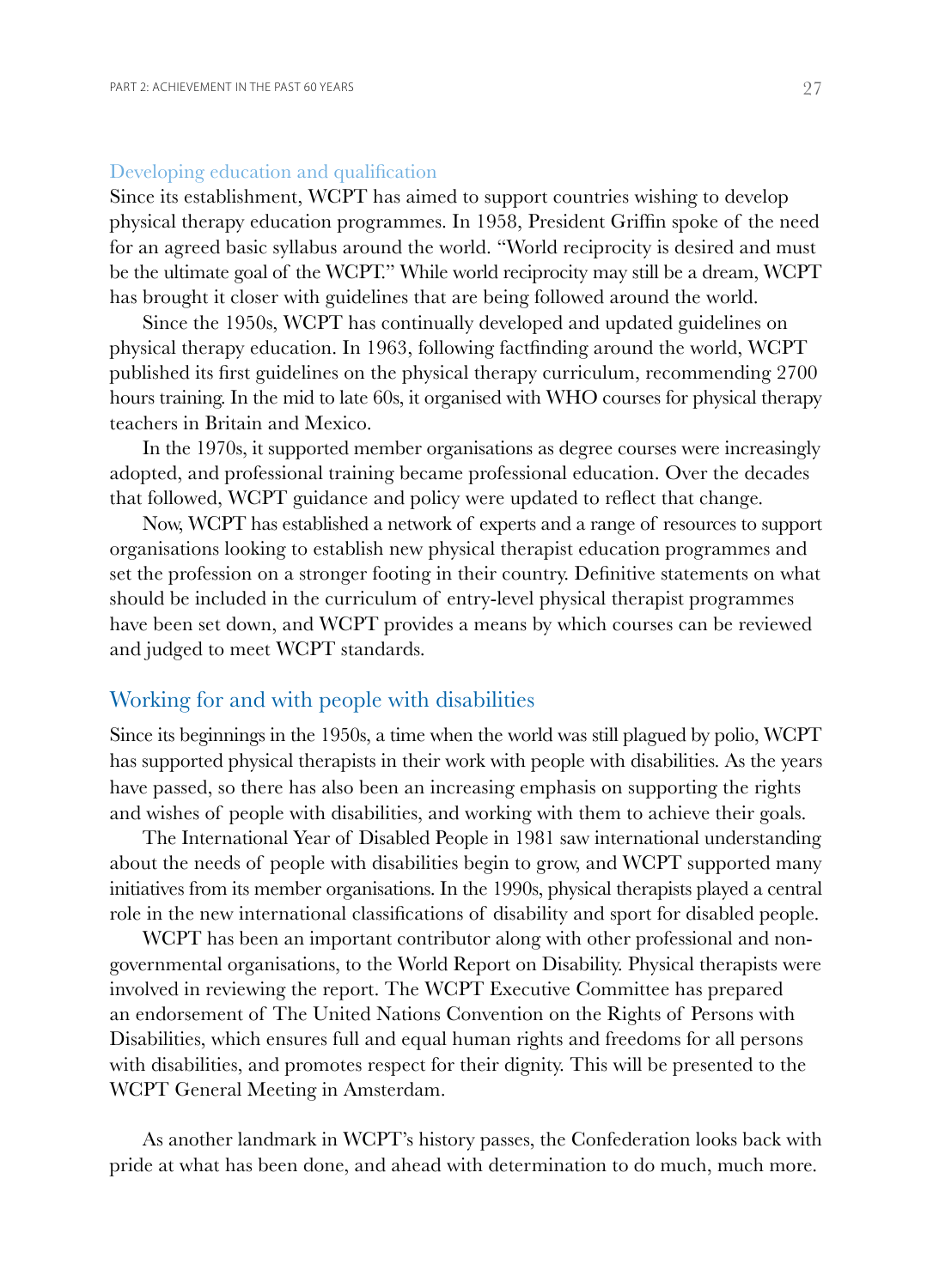

"When WCPT was 50 years old, we reflected upon how far we had come as a profession since the beginning – toddling back to the place in Denmark where WCPT was first constituted, seeing how the profession had changed over that time. Regionalisation was more successful than ever dreamed of, and during my presidency, the growth of membership, particularly in Middle East, stands out." Sandra Mercer Moore, WCPT President 1999-2007

#### **WCPT Presidents**

| 1953-1956 |
|-----------|
| 1956-1959 |
| 1959-1967 |
| 1967-1970 |
| 1970-1974 |
| 1974-1982 |
| 1982-1988 |
| 1988-1991 |
| 1991-1995 |
| 1995-1999 |
| 1999-2007 |
|           |
|           |

#### **Founding member organisations**

Australian Physiotherapy Association Canadian Physiotherapy Association Den alm. Danske Massageforening (Denmark) Finlands Medikalgymnasters Forening (Finland) Chartered Society of Physiotherapy (Great Britain) New Zealand Society of Physiotherapists Norske Sykegymnasters Landsforbund (Norway) South African Society of Physiotherapists Kvinnliga Legitimerade Sjukgymnasters Riksforbund (Sweden) American Physical Therapy Association Zentralverband der Krankengymnastischen Landesverbande im Westdeutschen Bundesgebiet (Western Germany)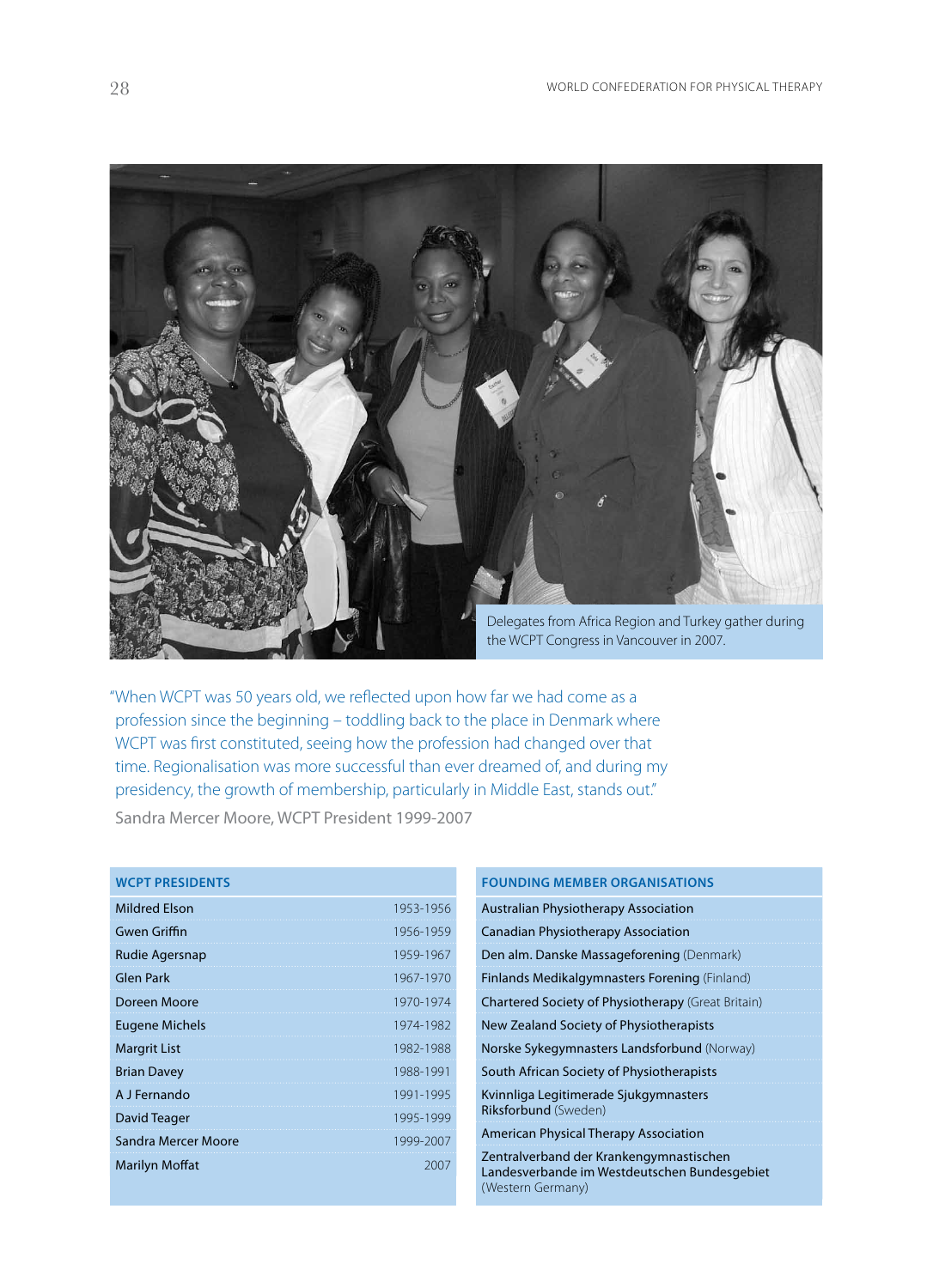#### World Confederation for Physical Therapy

Victoria Charity Centre 11 Belgrave Road SW1V 1RB London

Tel: +44 (0)20 7931 6465 Fax: +44 (0)20 7931 6494 Email: info@wcpt.org

www.wcpt.org

Find us on Facebook Follow us on Twitter

#### Writer and editor

Simon Crompton Email: mail@simoncrompton.com

#### Design

Alan Bates Design: Matthew Berry & Isabel Solé López-Pinto www.alan-bates.com

The World Confederation for Physical Therapy is a registered charity in the UK, no 234307

© WCPT 2011